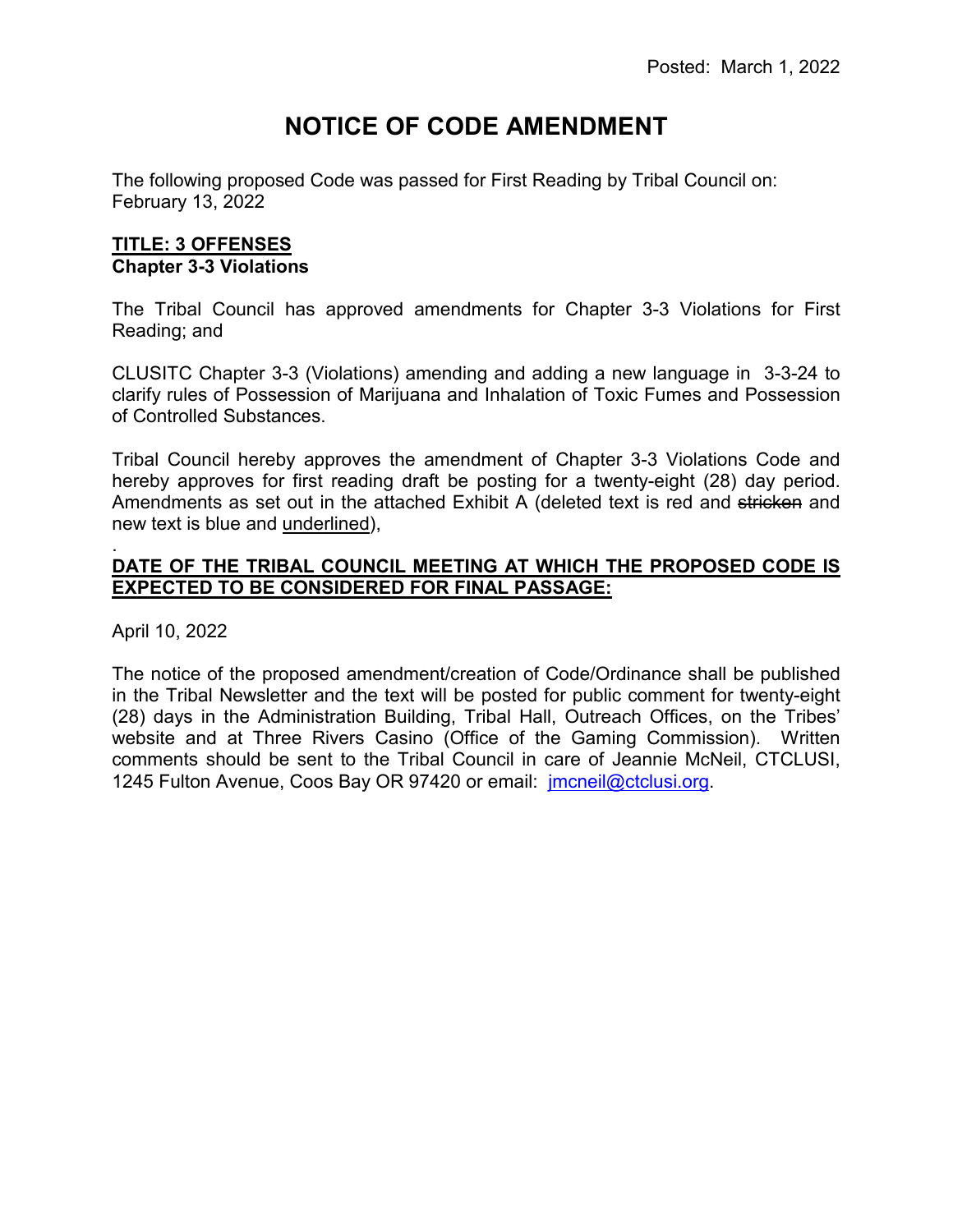# TITLE 3 - OFFENSES

## CHAPTER 3-3 VIOLATIONS

#### 3-3-1 Purpose and Authority

(a) The purpose of this code is to establish certain civil violations under Tribal law and to provide for the enforcement of those violations in Tribal Court. This code is adopted to protect the health, welfare, peace and order within the territory of the Tribes.

(b) The Tribes adopt this code in order to exercise authority over violations occurring on or near tribal lands and to facilitate the vision developed by the Tribes with its community partners for a "Peacegiving Court" as a means of healing community based conflict.

#### 3-3-2 Definitions (as used in this Chapter)

(a) "Alcoholic Beverage" and "Alcoholic Liquor" means any liquid or solid containing more than one-half (1/2) of one percent (1%) alcohol by volume and capable of being consumed by a human being.

(b) "Court" means the Confederated Tribes of the Coos, Lower Umpqua and Siuslaw Indians Tribal Court.

(c) "Defendant" means the person against whom an action is filed under this Chapter.

(d) "Firearm" means any means of a weapon, by whatever name known, which is designed to expel a projectile and is readily capable of use as a weapon. For purposes of this section, the term also includes those commonly referred to as "BB guns" and "paintball guns."

(e) "Fireworks" means any combustible or explosive composition or substance, or any combination of such compositions or substances, or any other article which was prepared for the purpose of providing a visible or audible effect by combustion, explosion or detonation.

(f) "Guardian" means the natural or adoptive parent or parents having legal custody of the child or any other adult person who has been entrusted with the care and supervision of a child and who has legal custody of the child pursuant to court order.

(g) "Intentionally or with intent" when used with respect to a result or to conduct described by a section defining an offense, means that a person acts with a conscious objective to cause the result or to engage in the conduct so described.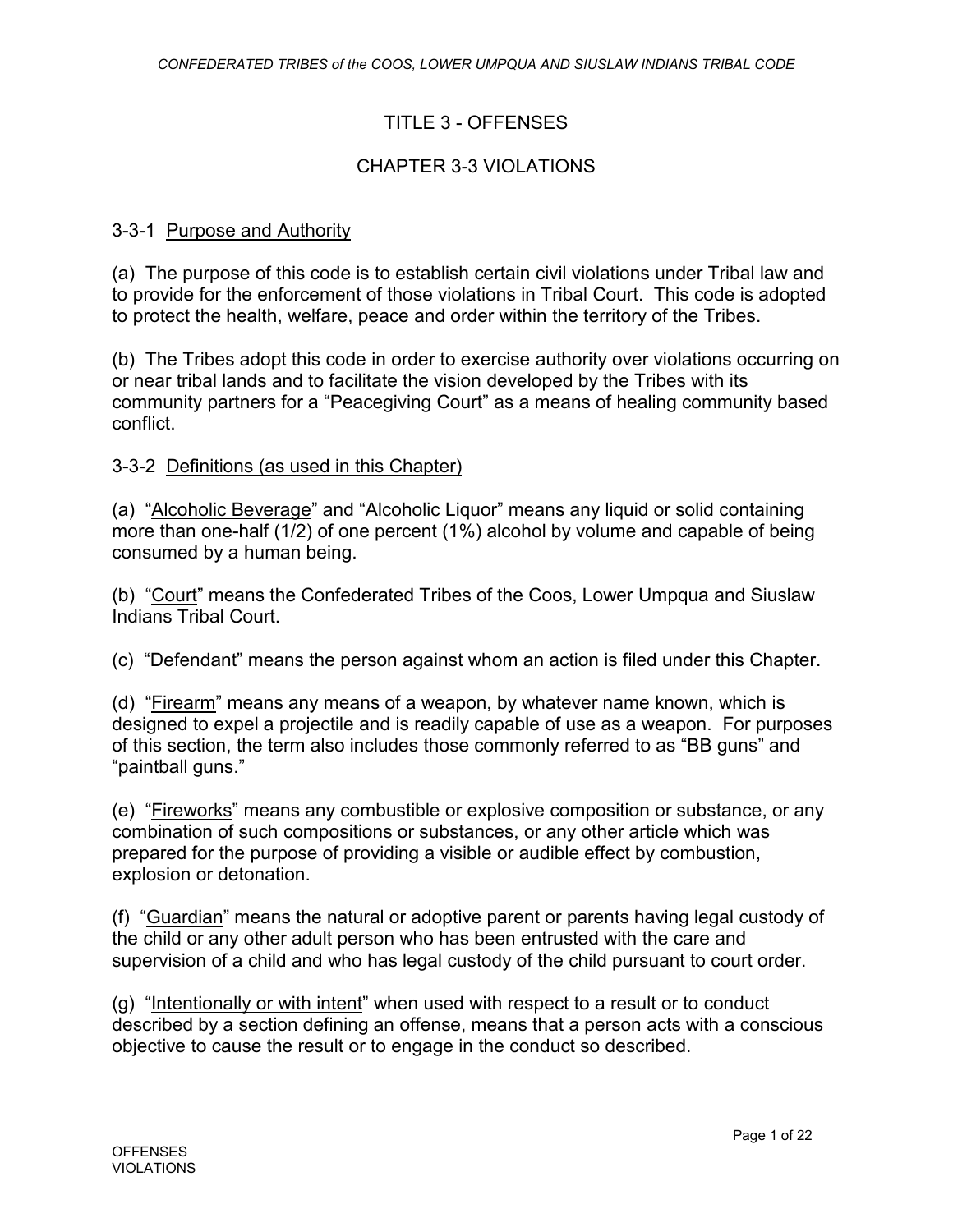(h) "Knowingly" when used with respect to conduct or to a circumstance described by a statue defining an offense, means that a person acts with an awareness that his conduct is of a nature so described or that a circumstance so described exists.

(i) "Law Enforcement Officer" means the Confederated Tribes of the Coos, Lower Umpqua and Siuslaw Indians Tribal police or any county sheriff, municipal policeman or such other persons as may be designated under the laws of any tribe, state or local government.

(j) "Litter" means all waste material including but not limited to rubbish, waste, cans, refuse, garbage, trash, debris, dead animals, or discarded materials of every kind and description.

(k) "Public or Public Place" means a place to which the general public has access and includes, but is not limited to, hallways, lobbies, and other parts of apartments designed for actual residence and highways, streets, schools, places of amusement, parks, playgrounds, and premises used in connection with public passenger transportation.

(l) "School Age Child" means a child between the ages of five (5) and eighteen (18) years; provided, however, for the purpose of this code, a child shall be deemed five (5) years of age only if the child reaches such age prior to September 1, of the current school year.

(m) "Tribes" means the Confederated Tribes of Coos, Lower Umpqua and Siuslaw Indians.

(n) "Truant" means absence from school without an excused absence.

(o) "Violation" means a civil offense in which the remedy involved is punishable by a fine. A violation is not a crime. Punishment may be in addition to a fine as long as the punishment does not include a term of imprisonment.

(p) "Dangerous Weapon" means any weapon, device, instrument, material or substance which under the circumstances in which it is used or threatened to be used, is readily capable of causing death or serious physical injury, or any device, substance or material either by design or by intent that resembles a dangerous weapon.

(q) "Attempt" a person is guilty of an attempt to commit a violation with the person intentionally engages in conduct which constitutes a substantial step toward the commission of the violation.

(r) "Tribal Security" means individuals employed by the Tribes to assist in maintaining security on tribal lands, including but not limited to the Tribal Casino, but who are not "law enforcement officers" as defined in this chapter.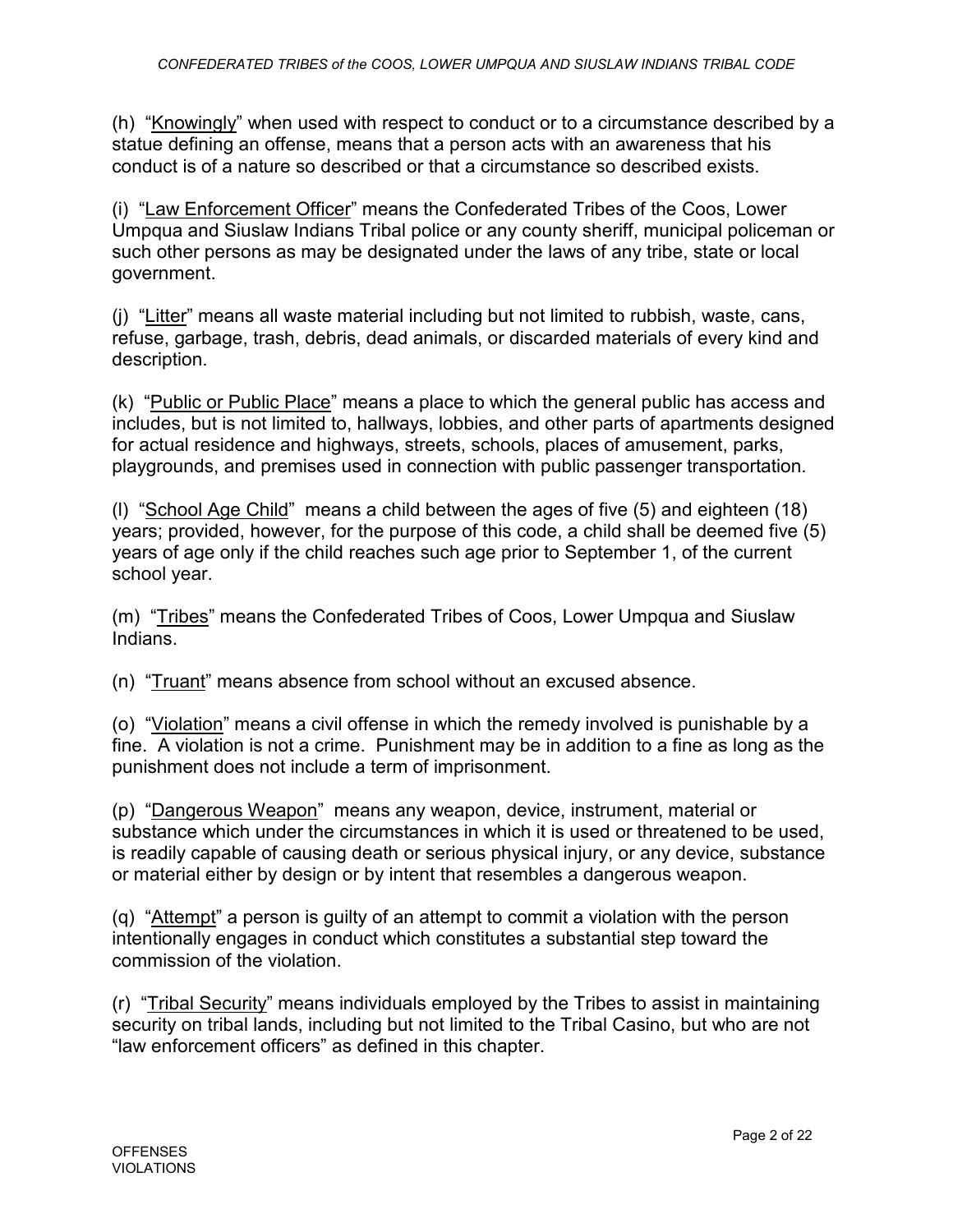(s) "Tribal Official" means an officer or employee of the Tribes who is responsible for carrying out specific provisions of the CLUSI Code or acts of Tribal Council.

# 3-3-3 Jurisdiction

The Tribes' Tribal Court is vested with jurisdiction to enforce all provisions of this Chapter as amended from time to time, against any person violating the same within the jurisdiction of the Tribes.

# 3-3-4 Duties and Authority of Officers

It shall be the duty of tribal law enforcement officers to enforce the provisions of this Chapter. A citation may be issued if there are reasonable grounds to believe that the person or persons to be charged are in actual violation of a provision of this Chapter.

# 3-3-5 Complaints by Private Citizens

Any person may seek to have a citation issued for violation of this Chapter by filing a complaint with the tribal law enforcement officer by alleging under oath and upon personal knowledge, material facts, which if proven, would constitute a violation, provided that such person can testify at trial to materials facts in the case.

# 3-3-6 Classification of Violations; Penalties

(a) Unless otherwise provided by law or ordinance, all infractions of Tribal ordinances under this Chapter, are classified as violations. Violations shall be classified as Class A, B, C, D, or E.

(b) Violation of or failure to comply with any provision of this Chapter is punishable upon conviction by a fine as follows:

Class A violation, not to exceed \$5,000.00. Class B violation, not to exceed \$3,000.00 Class C violation, not to exceed \$2,000.00 Class D violation, not to exceed \$1,000.00 Class E violation, not to exceed \$500.00 Status violation, Juvenile Court Jurisdiction

Each day that such violation shall continue and persist after due notice of the violation shall constitute a separate and distinct violation.

(c) The Tribal Court may order restitution in addition to any penalty or fine. The Tribal Court may also order community services in lieu of a penalty or fine if the defendant demonstrates an inability to pay. The court may place the defendant on probation, suspend the fine upon satisfactory completion of the conditions of probation and utilize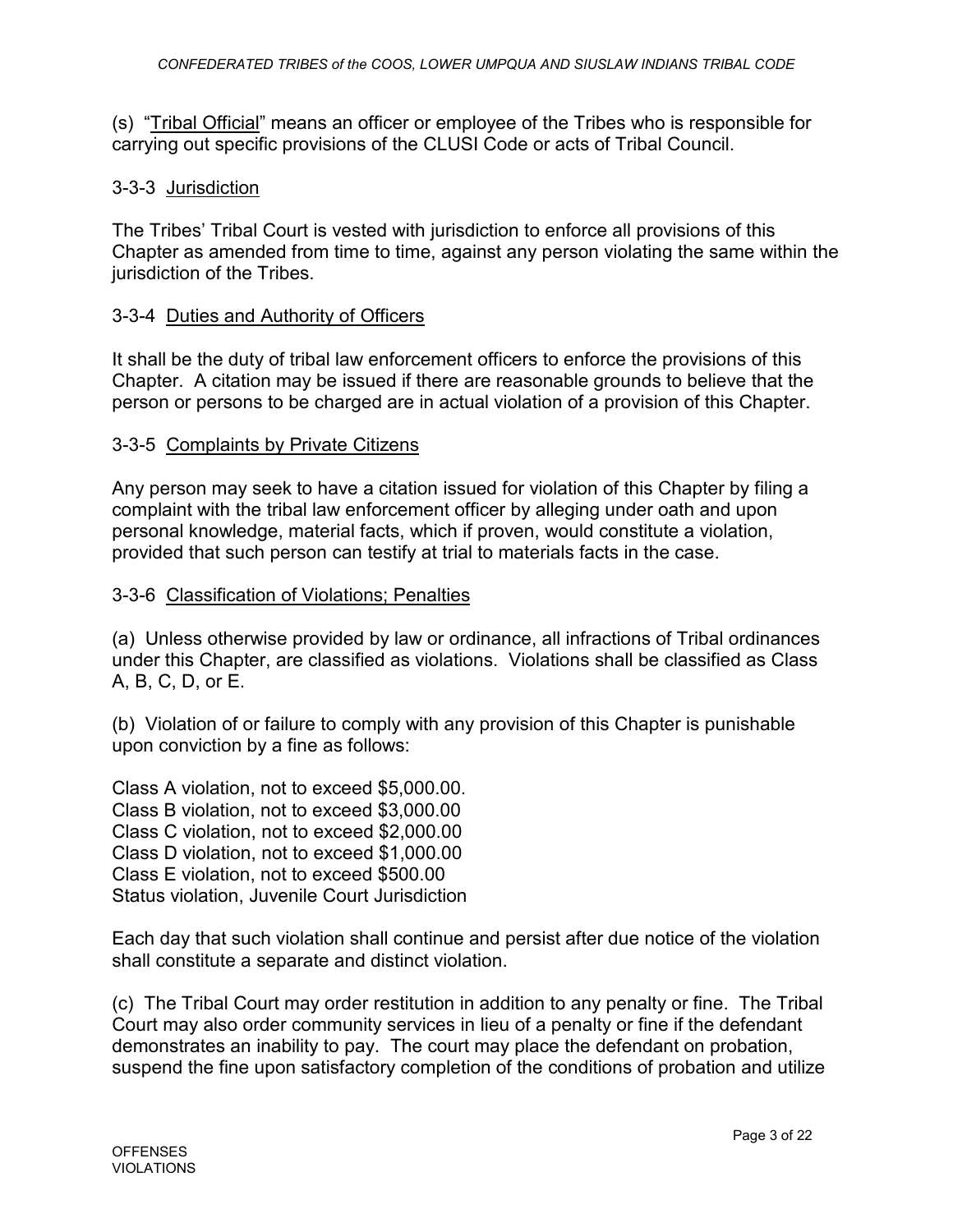alternative means to dispute resolution to include but not limited to, diversion programs, youth courts, Peacegiving Courts, or mediation.

## 3-3-7 Rules of Procedure

(a) A citation substantially conforming to the requirements of this section may be used for citing violations of this Chapter.

(b) A citation shall contain the following:

- (1) Complaint; and
- (2) Summons.

(c) A complaint shall contain the following information

(1) The name of the Tribal Court, the name of the Tribes in whose name the action is being brought, and the name of the defendant(s).

(2) A statement of the violation in such a manner as can be readily understood by a person making a reasonable effort to do so and the time and place of the alleged violation;

(3) A verification that the complainant swears or affirms that he or she has reasonable grounds to believe and does believe, that the person or persons cited have violated a provision of this Chapter; and

- (4) The identity and law enforcement agency of the citing officer.
- (d) A summons shall contain the following information:

(1) The name and location of the Tribal Court, the name of the person or persons cited, the date on which the citation was issued, and the time at which the person cited is to appear in court;

(2) A statement of the violation in such manner as can be readily understood by a person making a reasonable effort to do so and the date and place the violation is alleged to have occurred;

(3) A notice to the person or persons cited that a complaint will be filed with the court based on the violation; and

(4) The maximum amount of penalty, if any, fixed for the violation, and a statement notifying the person that a money judgment may be entered up to the maximum amount of the penalty along with other costs allowed by law if the defendant fails to appear.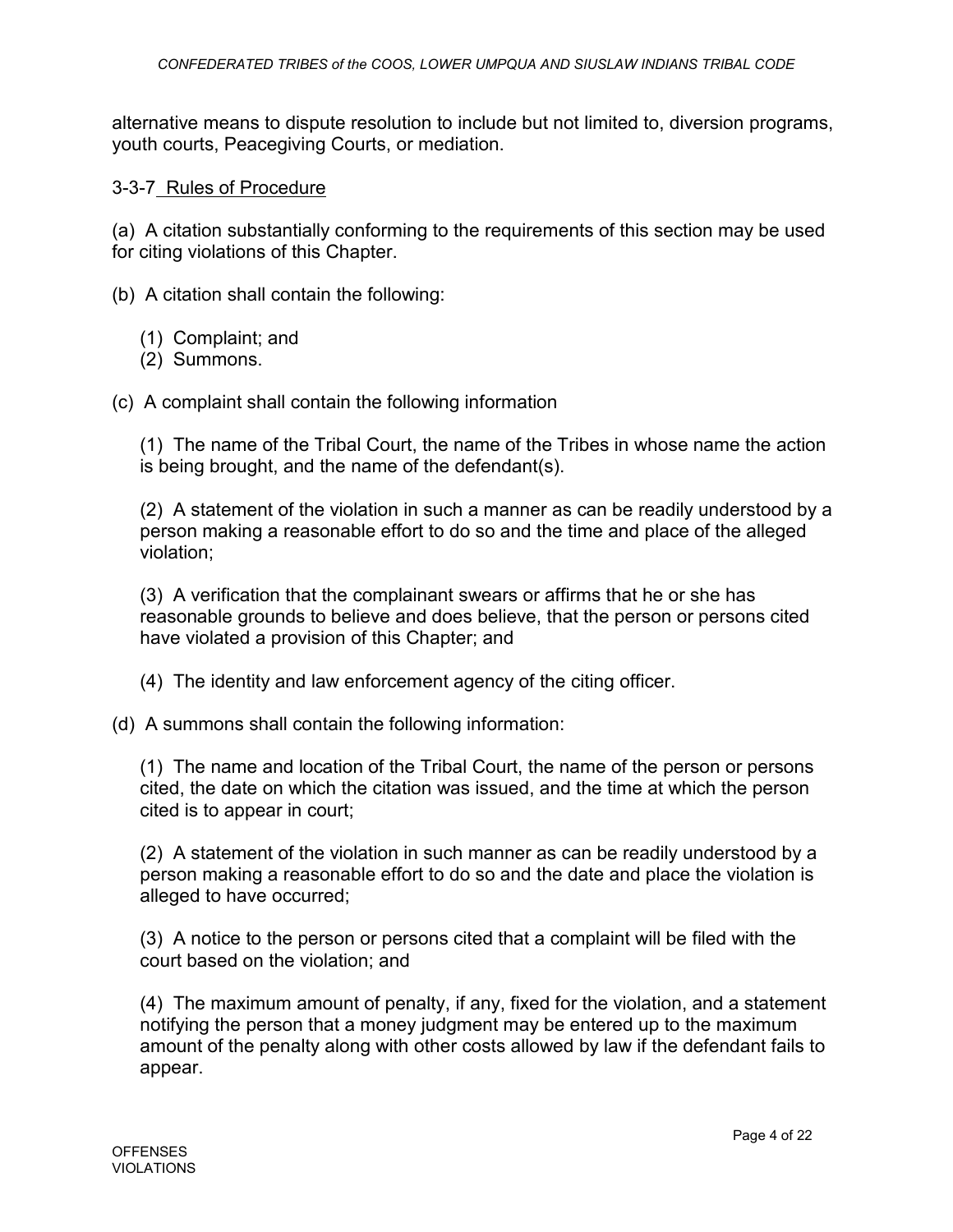(5) The amount set as bail pursuant to 3-3-16.

# 3-3-8 Delivery and Filing of the Summons and Complaint

The tribal law enforcement officer shall cause a summons to be served on the person cited and shall file the complaint along with proof of service of the summons with the Tribal Court. Proof of service shall contain the time, place and manner of service.

# 3-3-9 Arraignment and Motions During Arraignment

An arraignment shall be conducted in open court upon the defendant's first appearance in Tribal Court unless the defendant is granted a continuance to seek assistance of counsel, to determine which plea to enter, or for other good or sufficient reason. The Judge shall advise each defendant of his right to have the arraignment continued upon his request for good cause, which may be made at any time prior to pleading guilty, no contest or not guilty. If no such request is made, the Judge may proceed with the arraignment in accordance with the section.

(a) A defendant may appear in person or by counsel. A defendant may be represented by counsel or a tribal court advocate, but they shall not be provided at tribal expense.

(b) Before the defendant is called upon to plead guilty, no contest or not guilty, the following proceedings shall be conducted by the Judge:

(1) The complaint shall be read to the defendant or the substance of the charge contained in the complaint shall be stated;

(2) The defendant shall be advised of the maximum penalty that the Judge may order if the defendant is convicted;

(3) The Judge shall inform the defendant of the following rights: the right to counsel at the defendant's own expense and the right to a reasonable continuance to obtain counsel; the right to be informed of the charges against him; the right to have the Tribal Court compel witnesses against him to appear and testify; the right to crossexamine and question the witnesses against him; the right to call witnesses on his own behalf and to have the Tribal Court issue subpoenas within its jurisdictional limits notifying the witnesses to appear; the right to a trial by the judge; and the right to testify or not to testify on his or her own behalf; and

(4) The court shall advise the defendant that he or she may plead guilty, no contest, or not guilty. Upon a plea of guilty or no contest, judgment shall be entered. Upon a plea of not guilty, the court shall set a trial date pursuant to this Chapter.

(c) At any trial for a violation, the Tribal Attorney may aid the Tribal Law Enforcement Officer or designated public safety officer in preparing evidence and obtaining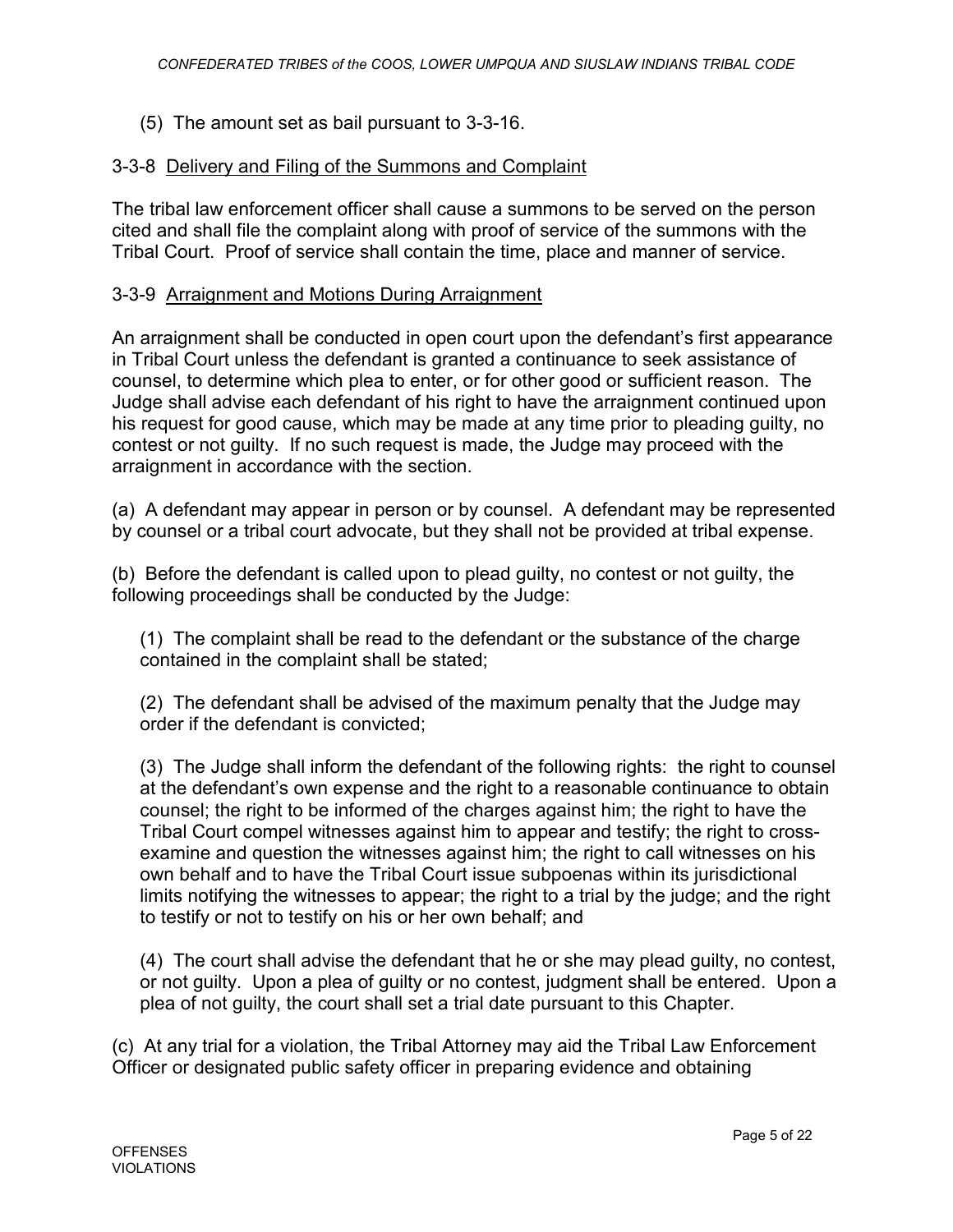witnesses, but shall not appear unless the defendant retains counsel. The Tribal Court shall give the Tribal Attorney timely notice if defense counsel is to appear at trial.

## 3-3-10 Pleas

(a) The defendant shall:

(1) appear in court at the time indicated in the summons; or

(2) deliver to the court a written request for a hearing prior to the time indicated in the summons; or

(3) deliver to the court a written waiver of hearing and plea of guilty or no contest along with the bail set forth in the summons prior to the time indicated in the summons.

(b) If a defendant enters a plea of not guilty, the judge shall set the matter for trial without a jury.

(c) If a defendant pleas no contest or guilty, the judge shall determine that the plea was made voluntarily with the defendant understanding the nature of the charge and explaining fully to the defendant his right to trial by the judge, his right to engage counsel and the maximum penalty possible for the violation(s) charged. Upon acceptance of a plea of no contest or guilty, the Judge may sentence immediately or at a later date.

## 3-3-11 Subpoena

(a) A subpoena shall be issued by the Judge or by the clerk under authority of the Judge. It shall state the name of the court and the title, if any, of the proceedings, and shall command each person to whom it is directed to attend, give testimony and/or make available tangible materials at the time and place specified therein.

(b) A subpoena may be served by any law enforcement office or by any person, not a party, who is eighteen (18) years of age or over. Service of a subpoena shall be made by delivering a copy thereof to the person ordered to appear.

(c) Proof of Service of a subpoena is made in the same manner as proof of service of a summons under this Chapter.

## 3-3-12 Court-Ordered Trial; Judgment on Failure to Appear

(a) The court shall proceed to make a determination without a hearing in the following circumstances: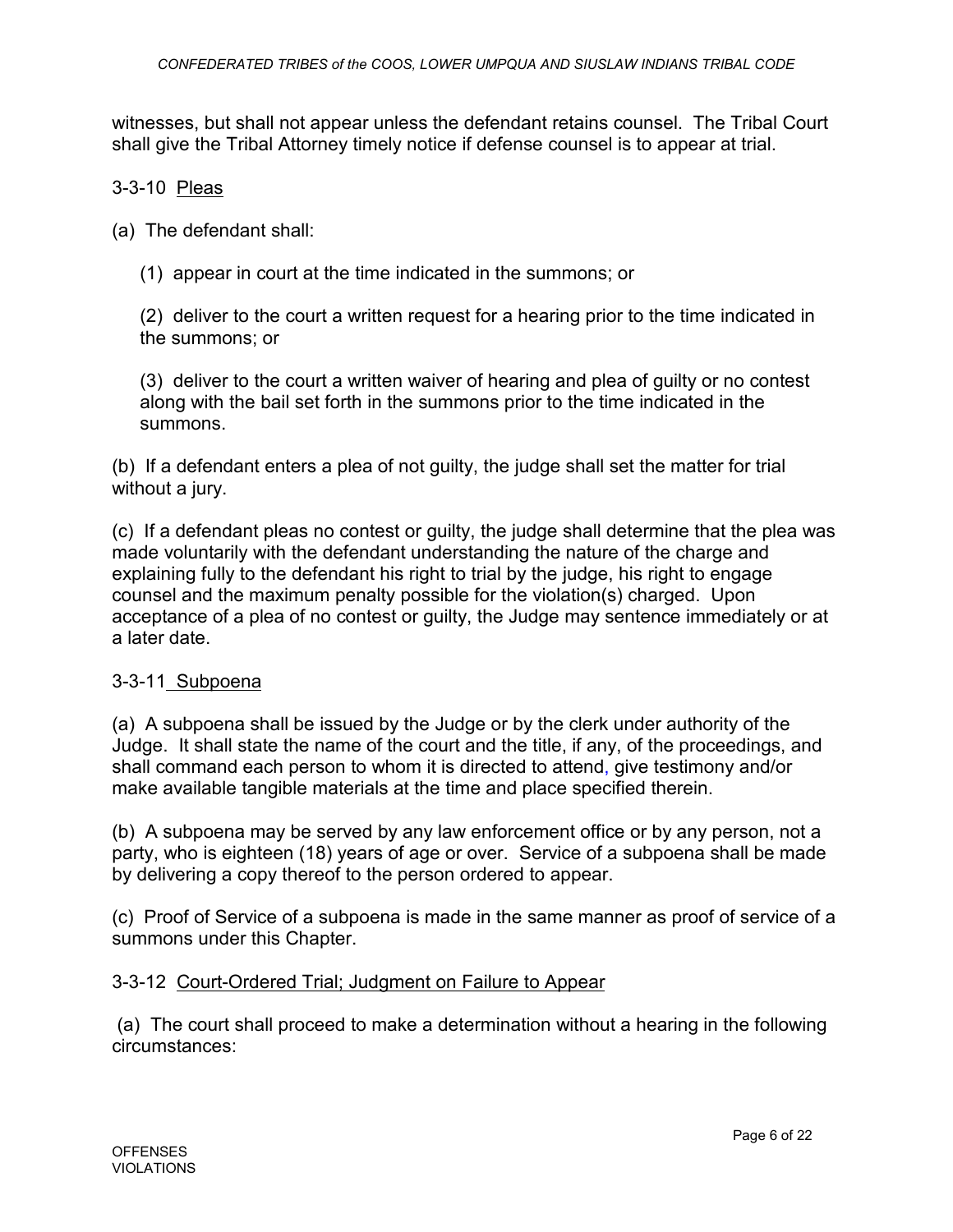(1) The defendant fails to appear at the time, date and place specified in the citation; or

(2) The defendant appeared at the time, date and place specified in the citation and requested a hearing or was ordered by the court to appear at a subsequent hearing and the person fails to appear at the time, date and place set for the hearing or subsequent hearing on the matter;

(b) A finding under this section shall be based on the citation and on any evidence the court determines to be appropriate.

(c) Upon making a determination under this section, the court may enter judgment and may impose the penalty along with a money judgment for costs, assessments and any restitution authorized by ordinance or law.

(d) If the court orders restitution, the court need not make a determination of the defendant's ability to pay. The defendant may seek review of his or her ability to pay be filing a written request with the court within one (1) year after entry of judgment. The court shall set a hearing on the matter and may reduce the amount of restitution ordered if the defendant establishes at the hearing that he or she is unable to pay the restitution in whole or in part.

(e) If judgment is entered under this section after the defendant has failed to appear, on motion by the defendant and upon such terms as are just, the court may relieve the defendant from the judgment, upon showing that the failure to appear was due to mistake, inadvertence, surprise or excusable neglect. The motion must be made within a reasonable time, but in no event more than one (1) year after entry of judgment in the matter.

(f) No judgment may be entered under this section for failure to appear unless the summons contained a statement notifying the defendant that a money judgment may be entered against the defendant up to the maximum amount of the penalty, along with others costs allowed by law if the defendant fails to appear.

# 3-3-13 Discovery

(a) Upon request by the defendant, the tribal law enforcement officer or public safety officer shall disclose to the defendant the following material and information within his or her possession and control:

(1) The names and addresses of persons whom the Tribes intends to call as witnesses at trial, together with relevant written or recorded statements or memoranda of any oral statements made by such persons;

(2) Any written or recorded statements or memoranda of any oral statements made by the defendant or co-defendant if the trial is to be a joint trial;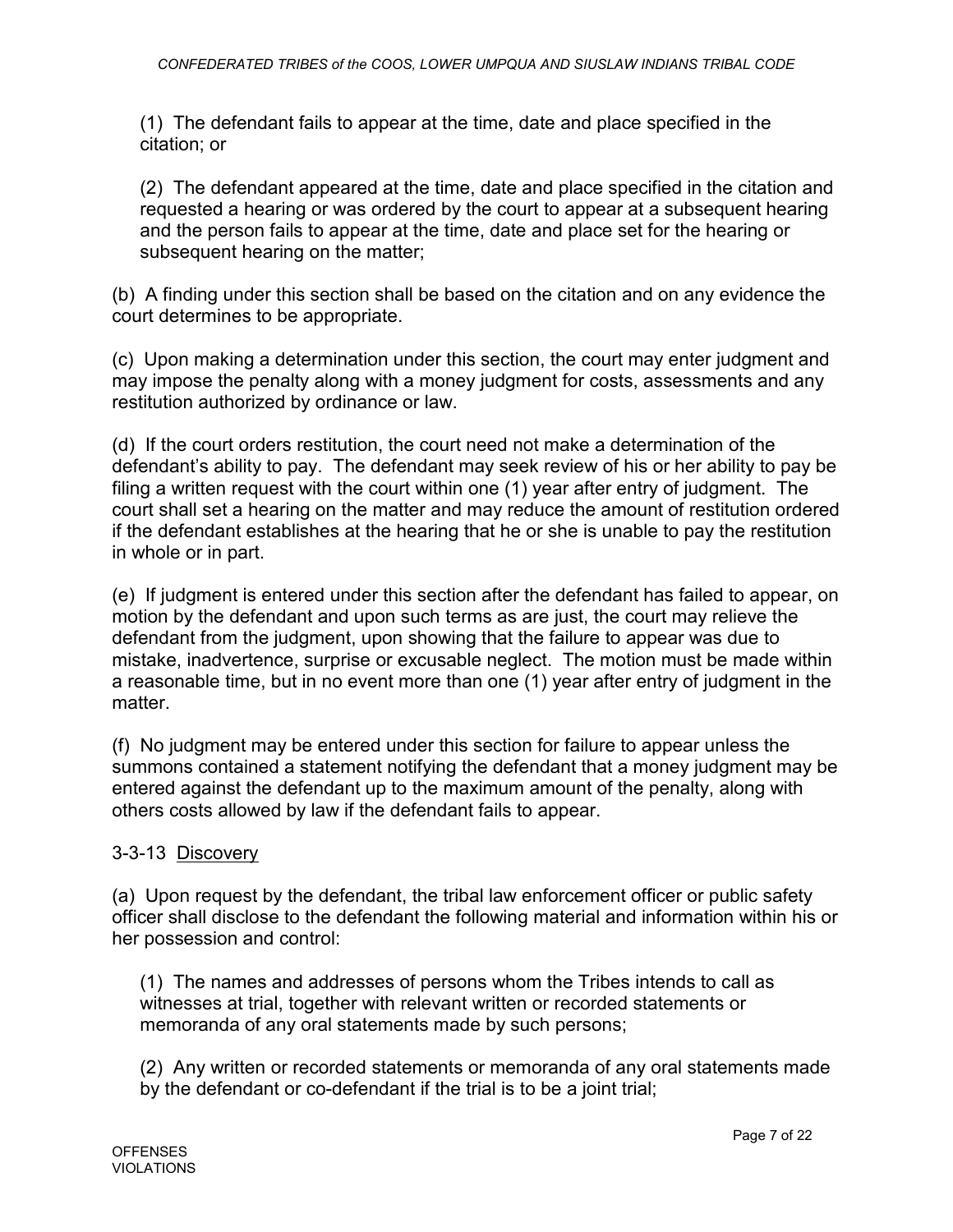(3) Any reports or statements of experts made in connection with the particular case, including results of examinations and of scientific tests, experiments and comparisons which the tribe intends to offer into evidence; or

(4) Any books, papers, documents, photographs, or tangible objects which the tribe intends to offer into evidence at trial or which were obtained from or belong to the defendant.

(b) Upon request by the Tribes, the defendant shall disclose to the Tribes the following material and information within the possession and control of the defendant:

(1) The names and addresses of persons whom the defendant intends to call as witnesses at trial, together with relevant written or recorded statements or memoranda of any oral statements made by such persons;

(2) Any reports or statements of experts made in connection with the particular case, including results of examinations and of scientific tests, experiments and comparisons which the defendant intends to offer into evidence; or

(3) Any books, papers, documents, photographs, or tangible objects, which the defendant intends to offer into evidence at trial.

(c) All discovery requests shall be made not less than twenty (20) days and all exchange of discovery must be completed not less than ten (10) days prior to trial.

(d) The following material and information shall not be subject to discovery under this section:

(1) Work product, legal research, records, correspondence, reports or memoranda to the extent that they contain opinions, theories or conclusion of the Tribal Attorney, the Tribal Law Enforcement Officer, the Tribal Public Safety Officer or other tribal official in connection with the investigation, prosecution of the violation, or such documents to the extent they contain opinions, theories, or conclusions of the defendant or defendant's attorney in connection with the defense of the violation; and

(2) The identity of confidential information unless the court finds that failure to disclose the identity of the information would substantially interfere with the defendant's ability to prepare a defense.

(e) The court may order any party who refuses to comply with a discovery required under this section to permit inspection of the material, grant a continuance, refuse to permit the witness to testify, refuse to receive into evidence material not disclosed, or enter such other order appropriate under the circumstances. Upon a showing of good cause, the court may, after in camera examination, enter an order that specified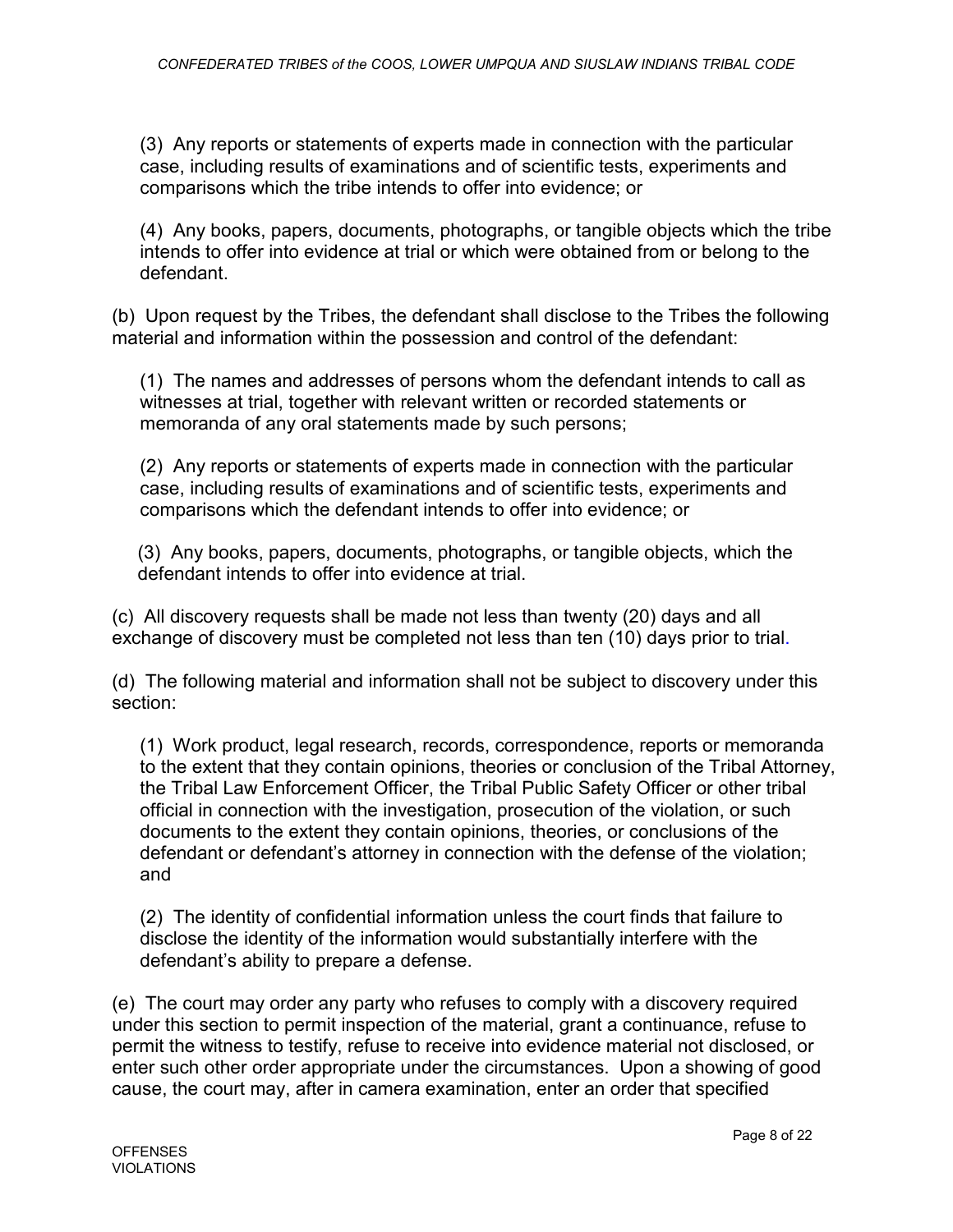disclosures be denied, restricted or deferred or to make such other order it deems appropriate under the circumstances. The court shall make a record of such examination, which shall then be sealed and preserved in the records of the court.

3-3-14 Trial Without Jury; Commencement; Burden of Proof; Proof of Mental State Not An Element, Hearing of Evidence

(a) The trial shall be by the court without a jury, and shall be scheduled pursuant to the tribal court's regular judicial days.

(b) The Tribes shall have the burden of proving the alleged violation by a preponderance of the evidence.

(c) For purposes of this code only, surveillance tapes created by a law enforcement or regulatory agency shall be admissible upon submission of the tape with an affidavit of the custodian of records, establishing that:

(1) The tape is a permanent copy of video taken by a video surveillance system;

(2) The video surveillance system was in good working order at the time the video was recorded;

(3) The tape was made in accordance with a duly authorized regular business practice;

(4) The affiant reviewed the video surveillance tape and certifies that the copy presents a true and fair account of the incident portrayed in the tape.

(d) Notwithstanding any other provision of law, the court may admit the affidavit of any witness into evidence in lieu of taking testimony orally in court. The court shall allow testimony by affidavit only upon finding that the failure of the witness to personally appear does not substantially impair the ability of the defendant to present a defense.

(e) All evidence which the court deems proper and necessary for reaching a true and just verdict or which is in accordance with Tribal customs and traditions shall be admitted, In reaching a decision on the admissibility of any evidence, the court may avail itself of any materials, books or documents prior to ruling.

# 3-3-15 Records

Records of youth involved in proceedings under this Chapter shall be physically sealed when the youth reaches the age of twenty-one (21) years. Upon reaching the age of twenty-one (21) years, a person, or the person's legal representative, may petition the court to have such court records destroyed. The court, on its own motion, may order such records be destroyed five (5) years after the youth reaches the age of twenty-one (21) years.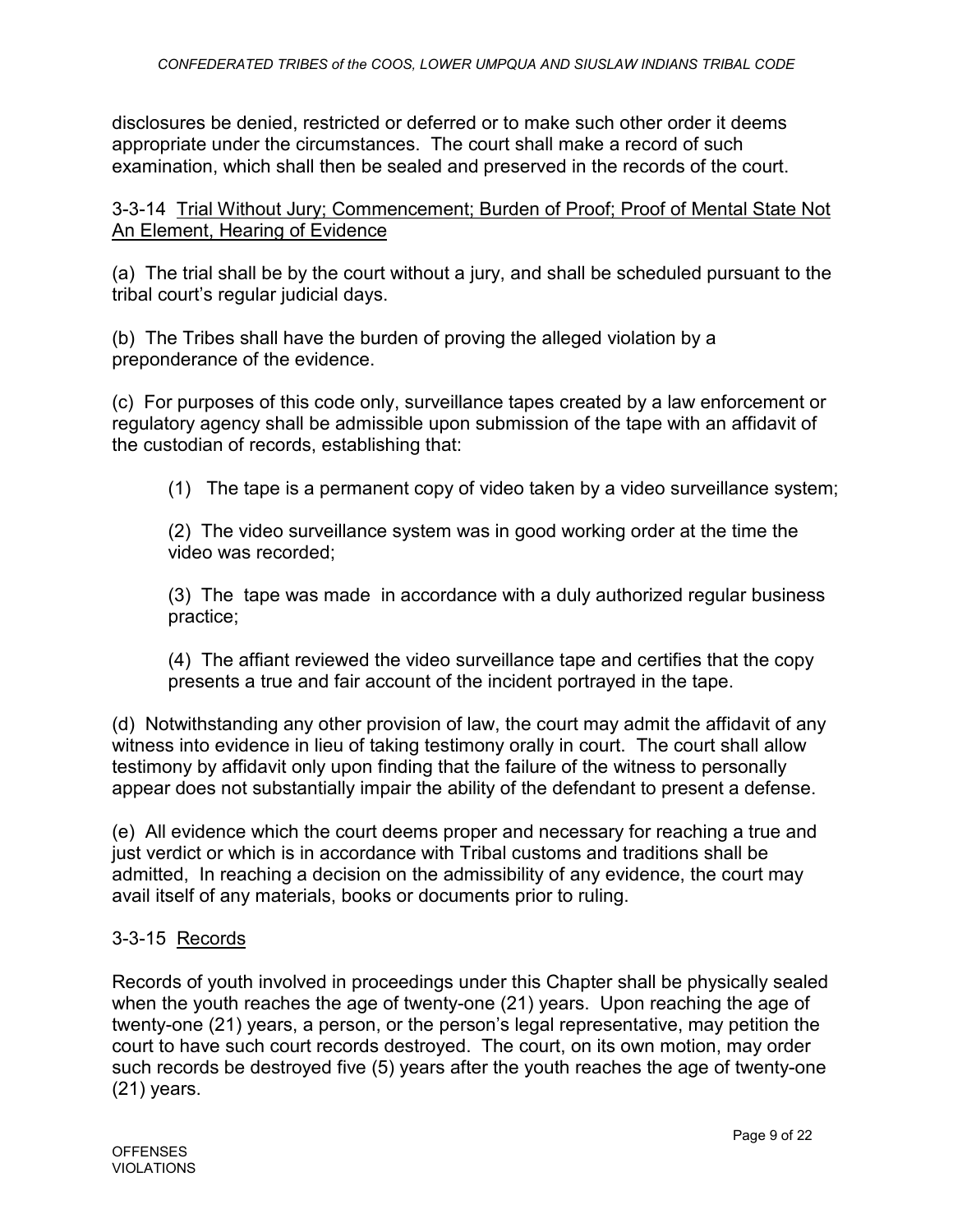# 3-3-16 Posting Bail in Lieu of Appearance

(a) A defendant, over the age of eighteen on the date of an alleged offense, may post bail in the amount of forty percent (40%) of the maximum penalty for the cited violation in any case alleging a violation of a Class C, D, or E violation, prior to the date set for first appearance on the citation, in lieu of appearing on the date set for hearing. Bail will be forfeited and applied in satisfaction of the fine on said violation. No further fine or penalty will be assessed.

(b) No bail will be permitted to be posted for Class A or Class B violations or for any matter in which the defendant is alleged to have been under the age of eighteen at the time of the offense.

# 3-3-17 – 3-3-18 Reserved for Expansion

## 3-3-19 Prohibited Acts Include Causing and Permitting

Whenever the ordinances of the Tribes make an act or omission unlawful, such ordinance shall include as unlawful the act or omission of causing, aiding, abetting or concealing such act or omission.

## 3-3-20 Trespass

A person commits the violation of trespass if the person:

(a) enters or remains unlawfully in a dwelling or premises; or

(b) having been denied future entry to a tribal building or property, pursuant to a Chief Executive Officer notice of trespass, reenters the tribal building or property; or

(c) as a guest, intentionally remains beyond fourteen (14) days in violation of the Confederated Tribes of Coos, Lower Umpqua and Siuslaw Indians' housing policies.

(d) Trespass constitutes a Class D violation

#### 3-3-21 Criminal Mischief

(a) A person commits the violation of criminal mischief if, with intent to cause substantial inconvenience to the owner or to another person, and having no right to do so nor reasonable ground to believe that the person has such right, the person tampers or interferes with the property of another.

(b) Criminal Mischief is a Class C Violation.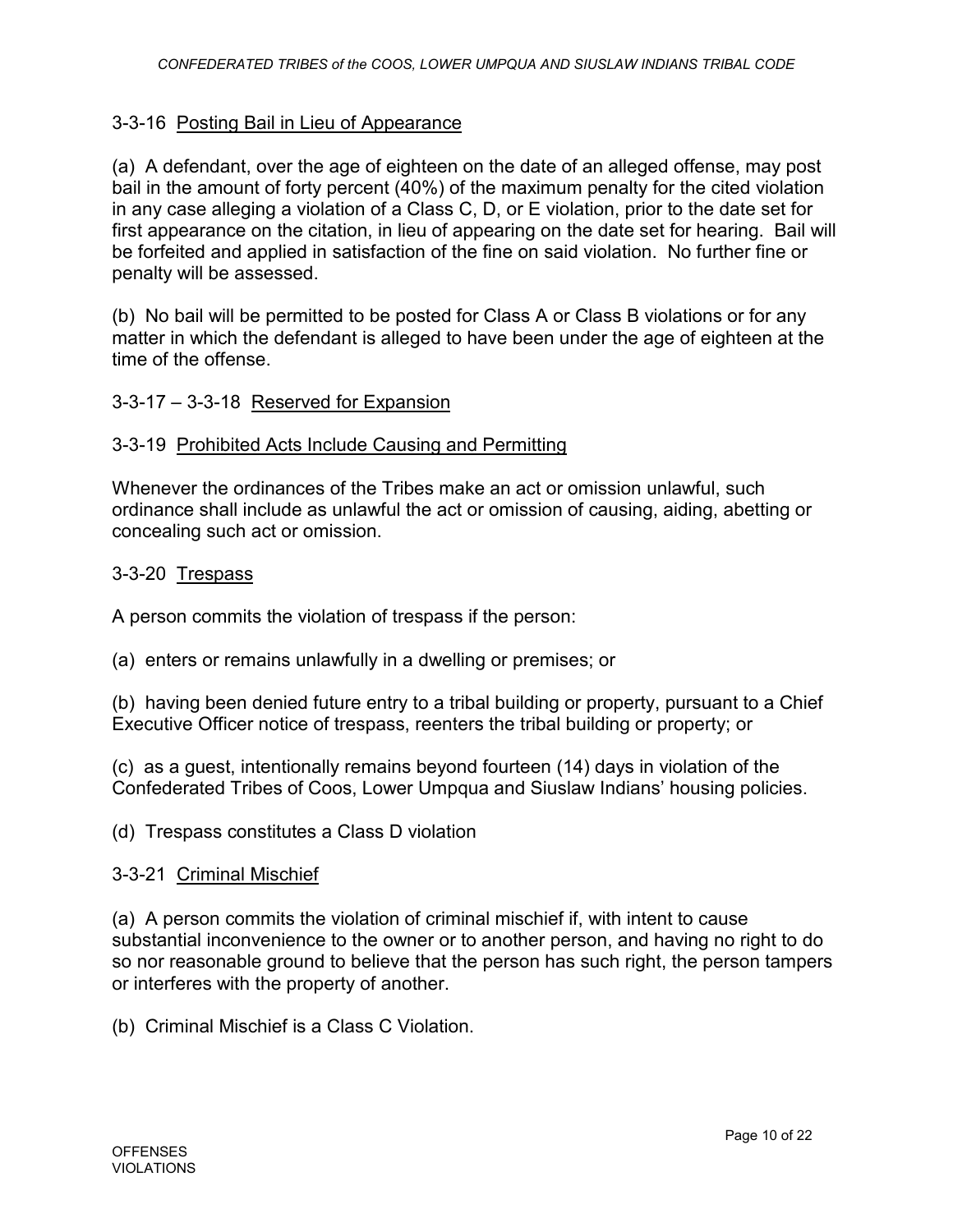## 3-3-22 Curfew

(a) A person commits the violation of curfew by failing to obey the curfew regulations as follows:

(1) A person under the age of twelve (12) shall be within a private residence and off the public streets between the hours of 9:00 PM and 6:00 AM on all weekday school nights; or

(2) Between 10:00 PM and 6:00 AM on all other nights, except when the person described in section (1) is accompanied by his or her parent or guardian or is attending or returning from a school or community function authorized by the person's parent or guardian.

(3) A person over the age of twelve (12), but under the age of eighteen (18) shall be within a private residence and off the public streets between the hours of 11:00 PM and 5:00 AM on all weekday school nights; or

(4) Between 12:00 AM and 5:00 AM on all other nights, except when the person described in section (3) is accompanied by his or her parent or guardian or is attending or returning from a school or community function authorized by the person's parent or guardian.

(5) A Parent or guardian of a child under the age of eighteen (18) shall take reasonable steps to assure that the child complies with the applicable provisions of this section.

(b) A violation of subsections (a) (1) through (a)(4) is a status offense in the exclusive jurisdiction of the Juvenile Court.

(c) A violation of subsection (a)(5) is a Class E violation.

#### 3-3-23 Use or Possession of Alcoholic Beverages

(a) A person commits the violation of use or possession of alcoholic beverages if the person uses or possesses alcoholic beverages.

(1) On the premises of any tribal buildings, lands or properties, except

(A) The private areas of tribal housing,

(B) Any specific area or tribal lands, buildings or properties licensed or permitted for the service of alcohol by Tribal Council

(2) While such person is under the age of twenty-one (21) years and attempts to purchase, purchases or acquires alcoholic liquor. Except when such minor is in a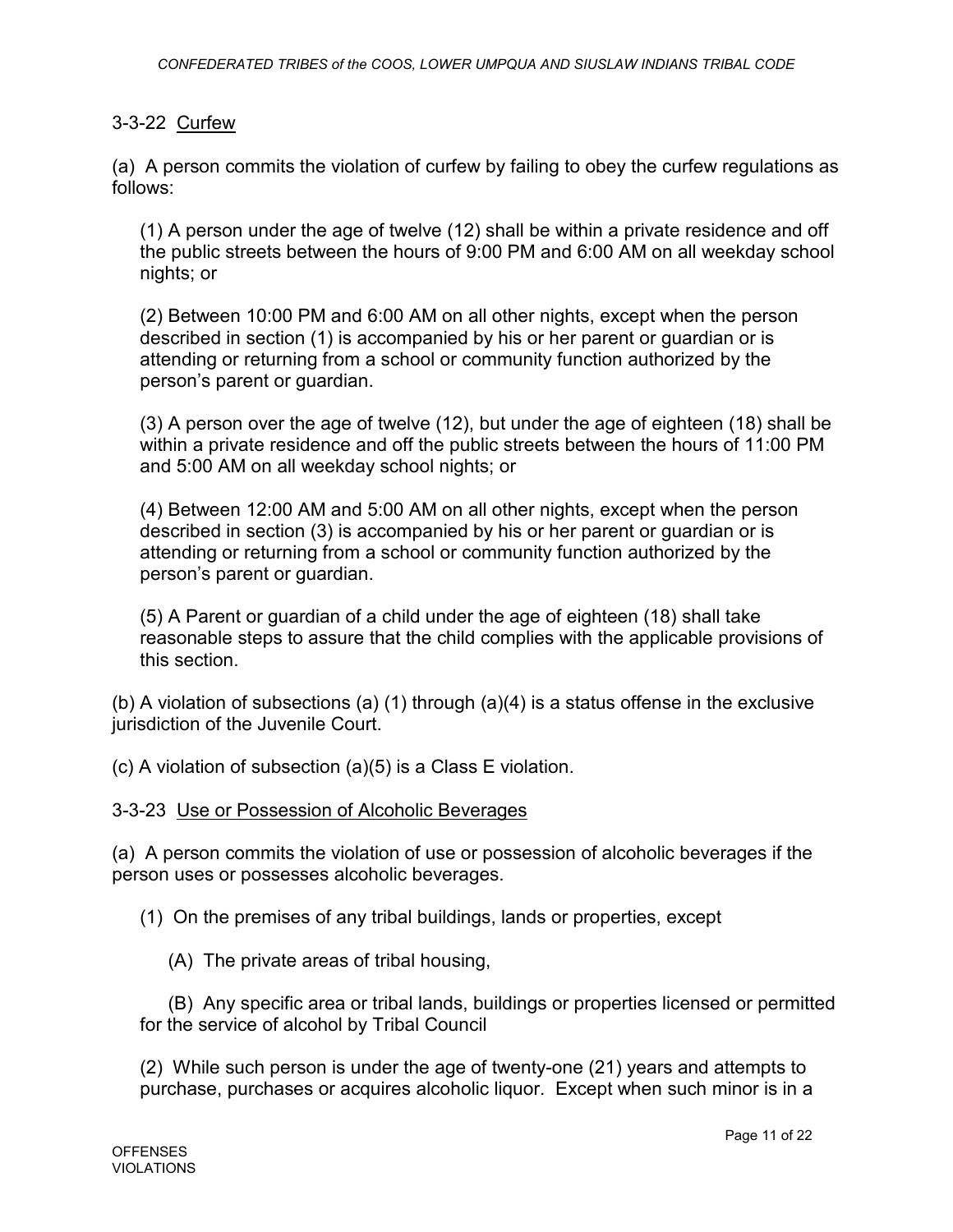private residence accompanied by the parent or guardian of the minor and with such parent's or guardian's consent, no person under the age of twenty-one (21) years shall have personal possession of alcoholic liquor.

(b) Violation of this section is a Class E violation

3-3-24 Controlled Substance Offenses

# (1) Possession of Marijuana and Inhalation of Toxic Fumes

(a) A person commits the violation of possession of marijuana if the person knowingly or intentionally possesses any amount of the dried leaves, stems and flowers of the plant Cannabis family Moraceace.

(b) A person commits the violation of inhalation of toxic fumes which shall include the fumes and vapors from any drug or noxious substance or chemical containing ketones, aldehydes, organic acetates, ether, toluene, chlorinated hydrocarbons or other substances containing solvents or other matter releasing or having the propensity to release toxic vapors including fingernail polish, polish remover, model glue and lighter fluid.

- (c) Violation of this section is a Class D violation
- (2) Possession of Controlled Substances
	- (a) Except as otherwise specified in this Title 3 (Offenses), a person commits the violation of possession of a controlled substance if the person possesses a natural or synthetic substance that has been classified as a controlled substance under 21 U.S.C. §812 (Schedules of Controlled Substances) or its successor, and the person does not have in his or her possession a valid prescription by a qualified physician for that substance.
	- (b) Violation of this section is a Class C Violation; provided; however, that the court may, in lieu of fine, require such persons to successfully and fully complete a drug and alcohol treatment program approved by the court.

## 3-3-25 Harassment

- (a) A person commits the violation of harassment if the person intentionally:
	- (1) Harasses or annoys another person by:
		- (A) Subjecting such other person to offensive physical contact; or

(B) Publicly insulting such other person by abusive words or gestures in a manner intended and likely to provoke a violent response;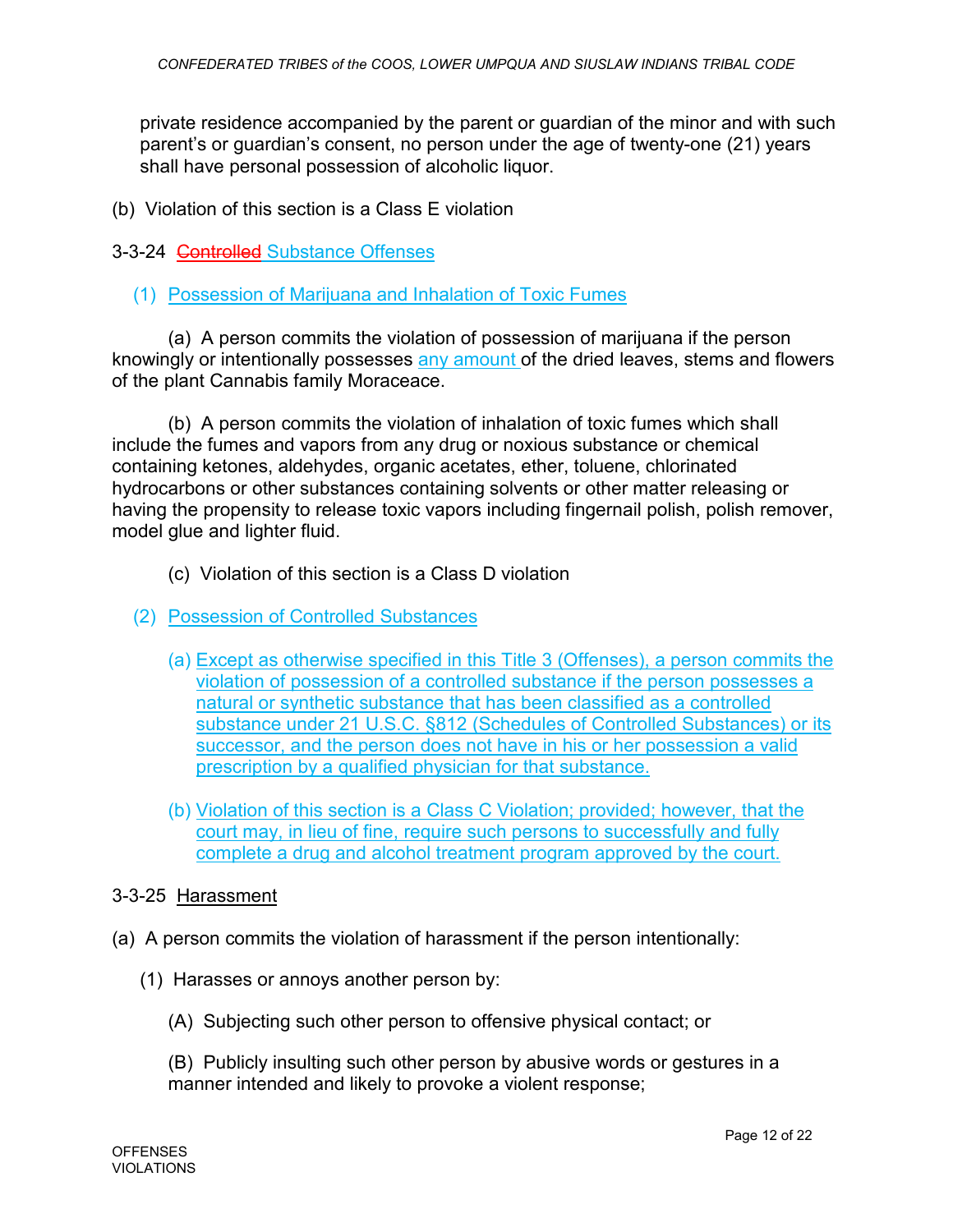(2) Subjects another to alarm by conveying a false report, known by the conveyor to be false, concerning death or serious physical injury to a person, which report reasonably would be expected to cause alarm; or

(3) Subjects another to alarm by conveying a telephonic or written threat to inflict serious physical injury on that person or to commit a felony involving the person or property of that person or any member of that person's family, which threat reasonably would be expected to cause alarm.

(b) Violation of this section is a Class B violation.

#### 3-3-26 Disorderly Conduct

(a) A person commits the violation of disorderly conduct if, with intent to cause public inconvenience, annoyance or alarm, or recklessly creating a risk thereof, the person:

- (1) Engages in fighting or in violent, tumultuous or threatening behavior;
- (2) Makes unreasonable noise;
- (3) Disturbs any lawful assembly of persons without lawful authority;
- (4) Obstructs vehicular or pedestrian traffic on a public way;

(5) Congregates with other persons in a public place and refuses to comply with a lawful order of the police to disperse;

(6) Initiates or circulates a report, knowing it to be false, concerning an alleged or impending fire, explosion, crime, catastrophe or other emergency; or

(7) Created a hazardous or physically offensive condition by any act that the person is not licensed or privileged to do.

(8) Refuses to observe promptly any lawful order by any member of law enforcement or a fire department or to resist, obstruct, or hinder any member of law enforcement or a fire department in performing their lawful duties.

(b) Violation of this section is a Class D violation

3-3-27 Fireworks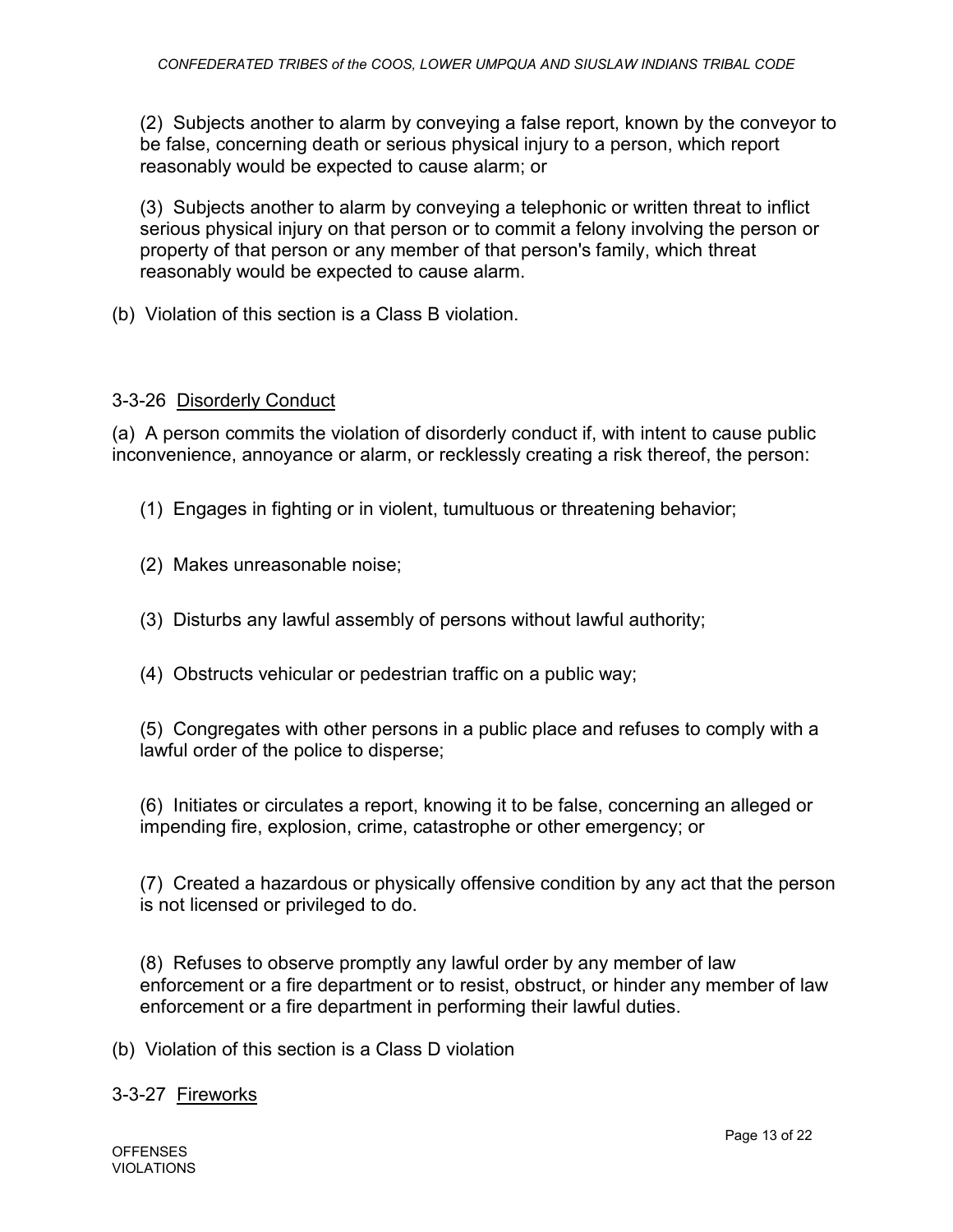(a) A person commits a fireworks violation if the person sells or uses fireworks within the lands of the Tribes, except as hereby provided:

(1) Only those fireworks allowed by the State of Oregon are approved for use on tribal lands;

(2) Any person under the age of eighteen (18) must have the immediate supervision of an adult;

(3) Improper or unsafe use will result in the confiscation by law enforcement of all fireworks in the possession of the person;

(4) Tribal officials may make subsequent restrictions on the use of fireworks based on public safety, weather conditions and fire concerns.

(5) In addition and not in lieu of any other penalty allowed at law, a fifty dollar (\$50) assessment shall be paid to the Confederated Tribes of the Coos, Lower Umpqua and Siuslaw Indians Housing Authority by any person found in violation of this section.

(b) Violation of this section is a Class E violation

## 3-3-28 Littering

A person commits the violation of littering if he:

(a) intentionally, carelessly, or recklessly throws, scatters, spills, drops, discards or otherwise disposes of any litter anywhere within the lands of the Tribes, except in authorized public waste disposal grounds or an authorized receptacle made available for such purpose, or

(b) Without lawful permission, stores or allows to accumulate any wrecked, junked or unserviceable vehicles, appliances or implements anywhere on the lands of the Tribes.

(c) Whenever litter is blown, scattered, spilled, thrown or dropped from a vehicle, the operator thereof shall be presumed to have committed such offense.

(d) Violation of this section is a Class E violation

#### 3-3-29 Violation of Tribal Law

(a) A person commits the violation of violation of tribal law if the person violates any tribal law, or any other council enactment intended to preserve the peace, health, safety, welfare and morals of the lands of the Tribes, to included but not limited to Confederated Tribes of the Coos, Lower Umpqua and Siuslaw Indians Housing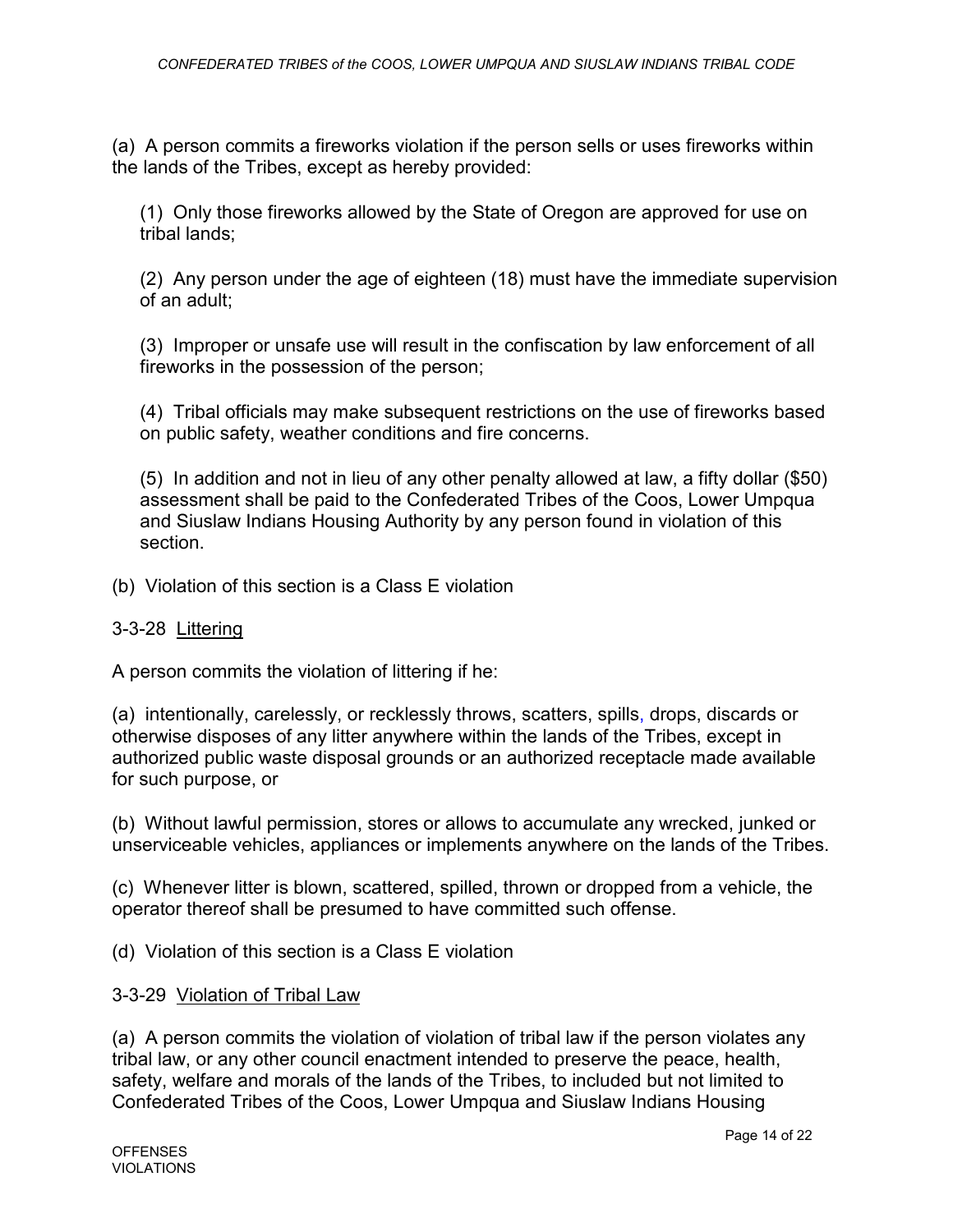Authority policies, when a punishment for such violation is not provided under any other provision of this Code.

(b) Violation of this section is a Class E violation

#### 3-3-30 Interference with Judicial Process

A person commits the violation of interference with Judicial process if he:

(a) Except as provided by tribal law or procedure, interferes with or attempts to influence any decision of the Tribal Court or arrest, investigation, prosecution or settlement of any case; or

(b) Unlawfully detains or otherwise interferes with a witness or party to an action while such person is going to or from a court proceeding or attending court; or

(c) Knowingly certifies falsely to matters in connection with the issuance of a citation or the filing of a complaint under this code.

Nothing in this Section shall effect or limit the lawful authority of the Tribal Council to carry out its constitutional authority.

(d) Violation of this section is a Class C violation

#### 3-3-31 Tampering with a Witness

(a) A person commits the violation of tampering with a witness if he knowingly induces or attempts to induce a witness in any official proceeding to offer false testimony or unlawfully withhold any testimony or if he knowingly induces or attempts to induce a witness to absent himself from any official proceeding to which he has been legally summoned.

(b) Violation of this section is a Class B violation

#### 3-3-32 Tampering with Public Records

(a) A person commits the violation of tampering with public records, if, without lawful authority, he knowingly destroys, mutilates, conceals, removes, makes a false entry in or falsely alters any public record.

(b) Violation of this section is a Class D violation

#### 3-3-33 Simulating Legal Process

(a) A person commits the violation of simulating legal process if he knowingly issues or delivers to another any document that in form and substance falsely simulates civil or criminal process.

(b) Violation of this section is a Class D violation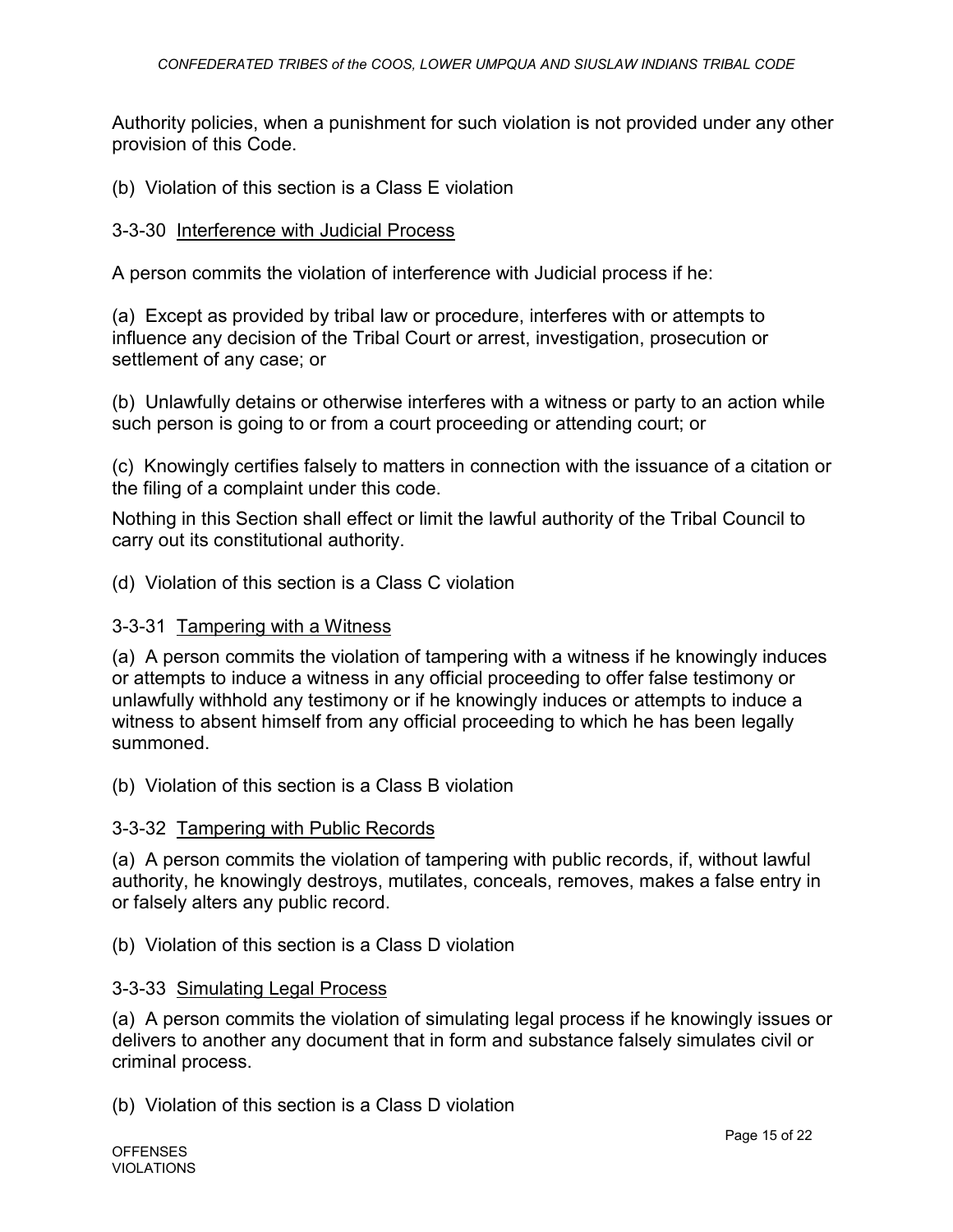# 3-3-34 Menacing

(a) A person commits the violation of menacing, if by word or conduct he intentionally attempts to place another person in fear of imminent serious physical injury.

(b) Violation of this section is a Class D violation

#### 3-3-35 Recklessly Endangering Another Person

(a) A person commits the violation of recklessly endangering another person if he recklessly engages in conduct which creates a substantial risk of serious physical injury to another person.

(b) Violation of this section is a Class C violation

### 3-3-36 Custodial Interference

(a) A person commits the violation of custodial interference, if knowing or having reason to know that he has no legal right to do so, he takes, entices, or keeps a person from his lawful custodian with intent to hold him permanently or for a protracted period or causes the person taken, enticed or kept from his lawful custodian to be removed from the state.

(b) Violation of this section is a Class A violation

## 3-3-37 Public Indecency

(a) A person commits the violation of public indecency if, while in, or in the view of, a public place he performs an act of sexual intercourse, an act of deviate sexual intercourse, an act of exposing his genitals with intent of arousing the sexual desire of himself or another person or an act of exposing his genitals to a child under the age of fourteen (14).

(b) Violation of this section is a Class C violation

#### 3-3-38 Accosting for Deviate Purposes

(a) A person commits the violation of accosting for deviate purposes, if, while in a public place, he invites or requests another person to engage in deviate sexual intercourse.

(b) For purposes of this section, "deviate sexual intercourse" means sexual conduct between persons consisting of contact between the sex organs of one person and the mouth or anus of another.

(c) Violation of this section is a Class C violation

3-3-39 Theft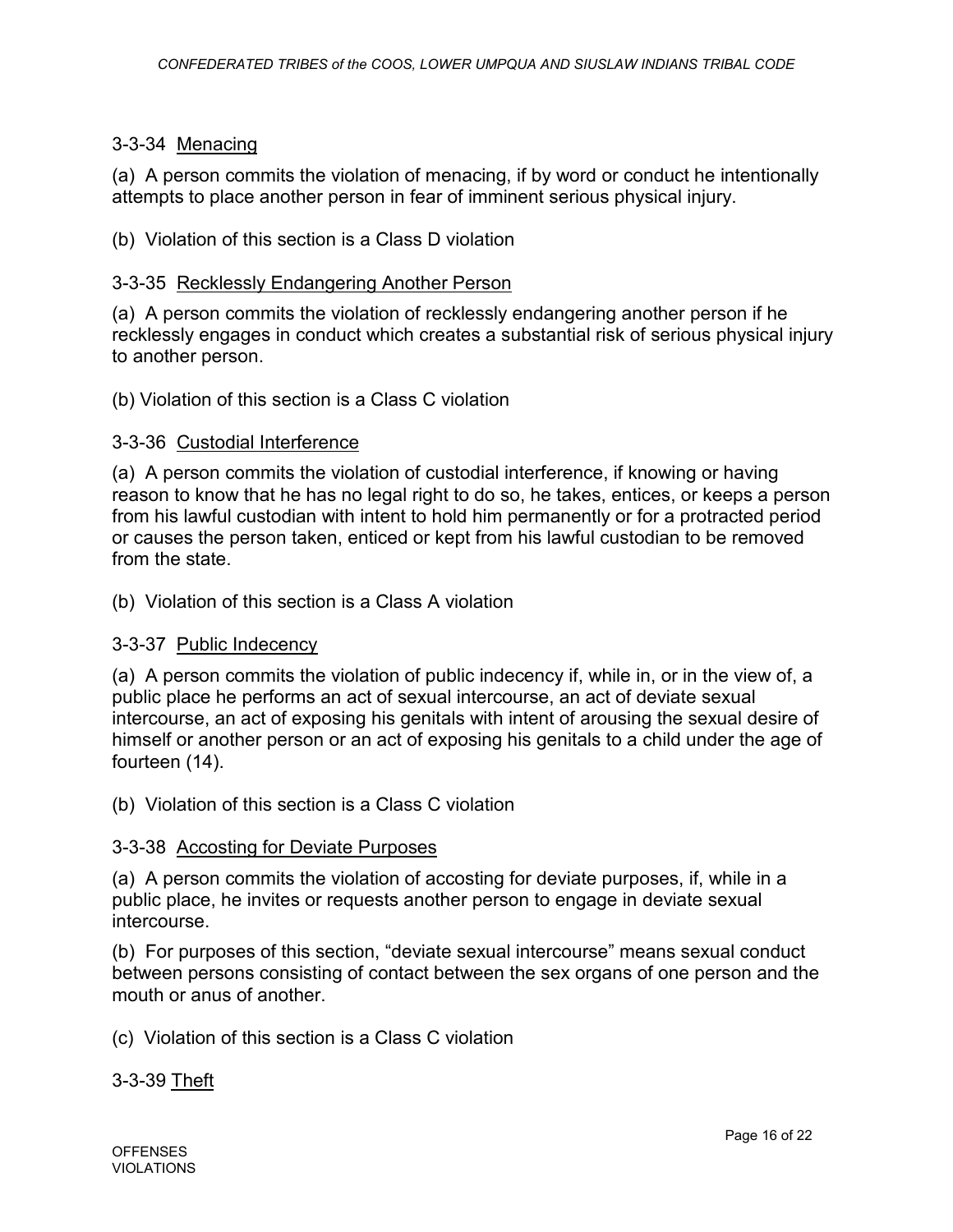(a) A person commits the violation of theft when, with intent to deprive another of property or to appropriate to property to himself or a third person, he takes, appropriates, obtains or withholds such property from the owner thereof.

(b) If the total value of the property involved is less than fifty dollars (\$50.00), a violation is a class E violation.

(c) If the total value of the property involved is more than fifty dollars (\$50.00), but less than seven hundred fifty dollars (\$750.00), a violation is a class D violation.

(d) If the total value of the property involved is more than seven hundred fifty dollars (\$750.00), a violation is a class A violation.

# 3-3-40 Theft of Lost or Mislaid Property

(a) A person who comes into control of property of another that knows or has good reason to know to have been lost, mislaid or delivered under a mistake as to the nature or amount of the property or the identity of the recipient, commits theft if, with intent to deprive the owner thereof, he fails to take reasonable measures to restore the property to the owner.

(b) If the total value of the property involved is less than fifty dollars (\$50.00), a violation is a class E violation.

(c) If the total value of the property involved is more than fifty dollars (\$50.00), but less than seven hundred fifty (\$750.00), a violation is a class D violation.

(d) If the total value of the property involved is more than seven hundred fifty (\$750.00), a violation is a class A violation.

# 3-3-41 Defenses to Theft

In a prosecution for theft, it is a defense that the defendant acted under an honest claim of right that he was unaware that the property was that of another or that he reasonably believed that he was entitled to the property involved or had a right to acquire or dispose of it as he did.

## 3-3-42 Truancy

A person commits the violation of truancy by failing to obey school attendance provisions as follows:

(a) Any parent or guardian of a school age child who fails to enroll the child in school; or

(b) Any parent or guardian of a school aged child who knowingly permits the child to be truant; or

(c) Any school age child who fails to attend all scheduled class sessions at the school in which the child is enrolled unless the child has an excused absence.

(d) This section shall not apply to those children that have a high school equivalency certificate, a child barred from school by a school disciplinary action, provided the child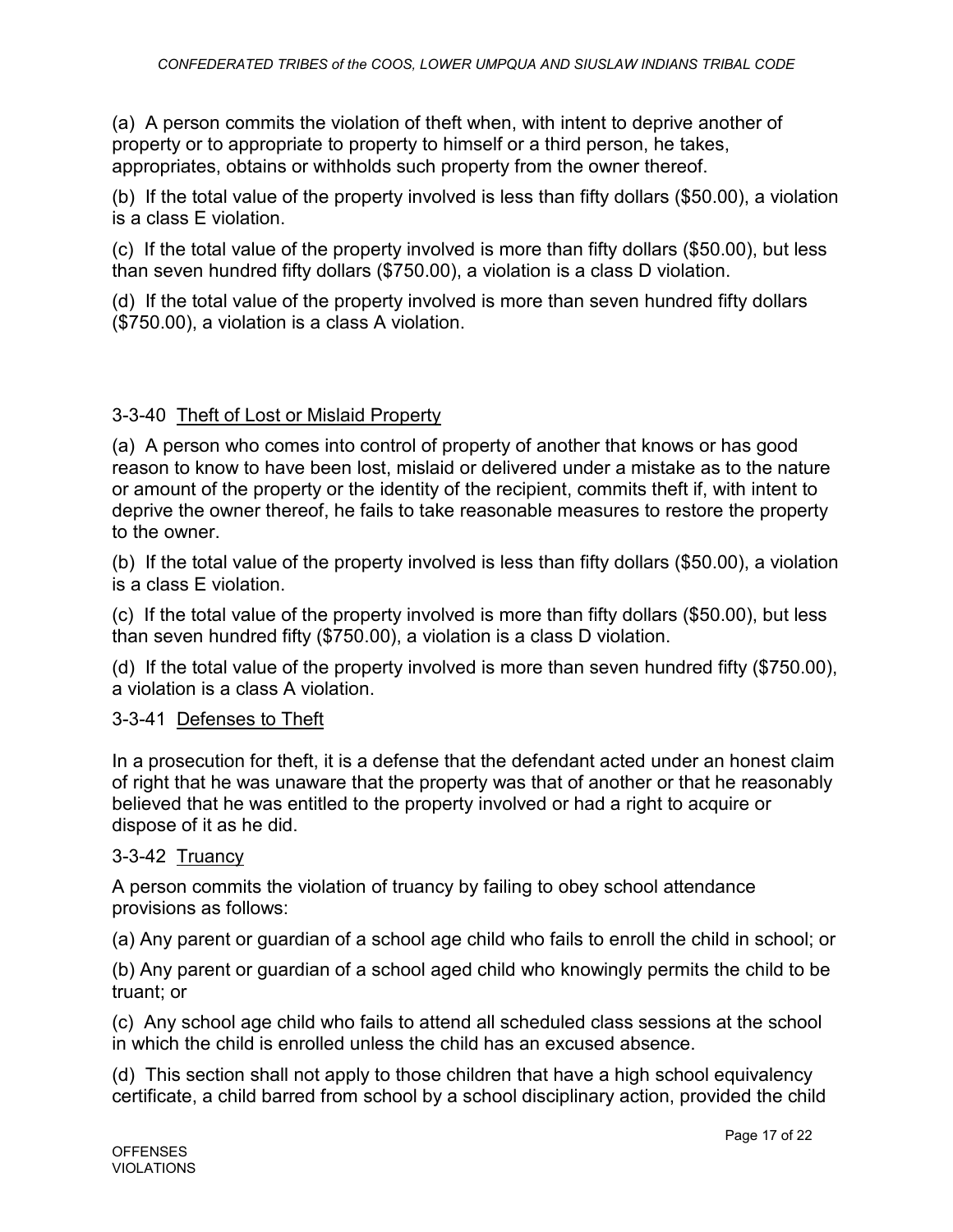is at all times in the immediate supervision of the guardian, a child that has a physical or mental condition that causes regular attendance at school to be impracticable, or if the guardian has presented satisfactory reasons for non-attendance to the school district to include but not be limited to active participation in an approved home school program.

(e) Violation of subsection (a) or (b) of this section is a Class E violation.

(f) Violation of (c) of this section is a status offense in the exclusive jurisdiction of the Juvenile Court.

# 3-3-43 Nuisance

(a) A person commits the violation of nuisance if the person maintains an area of real property which is unsafe, unsanitary, or an eyesore as the result of abandoned materials or debris of any kind, including substances that have accumulated as the result of fires, vandalism, weather conditions or neglect affecting the public health, comfort, safety and welfare.

(b) Upon receipt of a notification of a nuisance violation, the person or persons responsible shall be allowed forty-eight (48) hours to commence the abatement, remedy or removal of the nuisance and shall employ sufficient labor to abate, remedy or remove such nuisance as expeditiously as possible. If forty-eight (48) hours is impracticable due to public safety concerns, tribal officials shall arrange for the immediate abatement, remedy or removal of the nuisance and the person or person responsible shall reimburse the expense in addition to and not in lieu of any other penalty allowed at law.

(c) Violation of this section is a Class D Violation; however, bail in lieu of appearance may not be posted.

## 3-3-44 Improper Management of an Animal

A person commits the violation of improper management of an animal if the person is the owner or keeper of an animal and on tribal lands or property:

(a) fails to promptly remove in a sanitary manner any waste deposited by the animal on public property or on the property of another; or

(b) allows animal excrement to accrue on the person's property to such a degree that a person of normal sensibilities would be bothered; or

(c) fails to prevent such animal from running at large on public property or on the property of others. When off the property of the owner or keeper, dogs shall be restrained by a dependable leash and controlled by a person physically capable of controlling the animal.

(d) a sightless person who has charge or control of a guide dog, or a police dog in the performance of law enforcement duties, shall be exempt from the provisions of this section 3-3-44(c).

(e) Violation of this section is a Class E Violation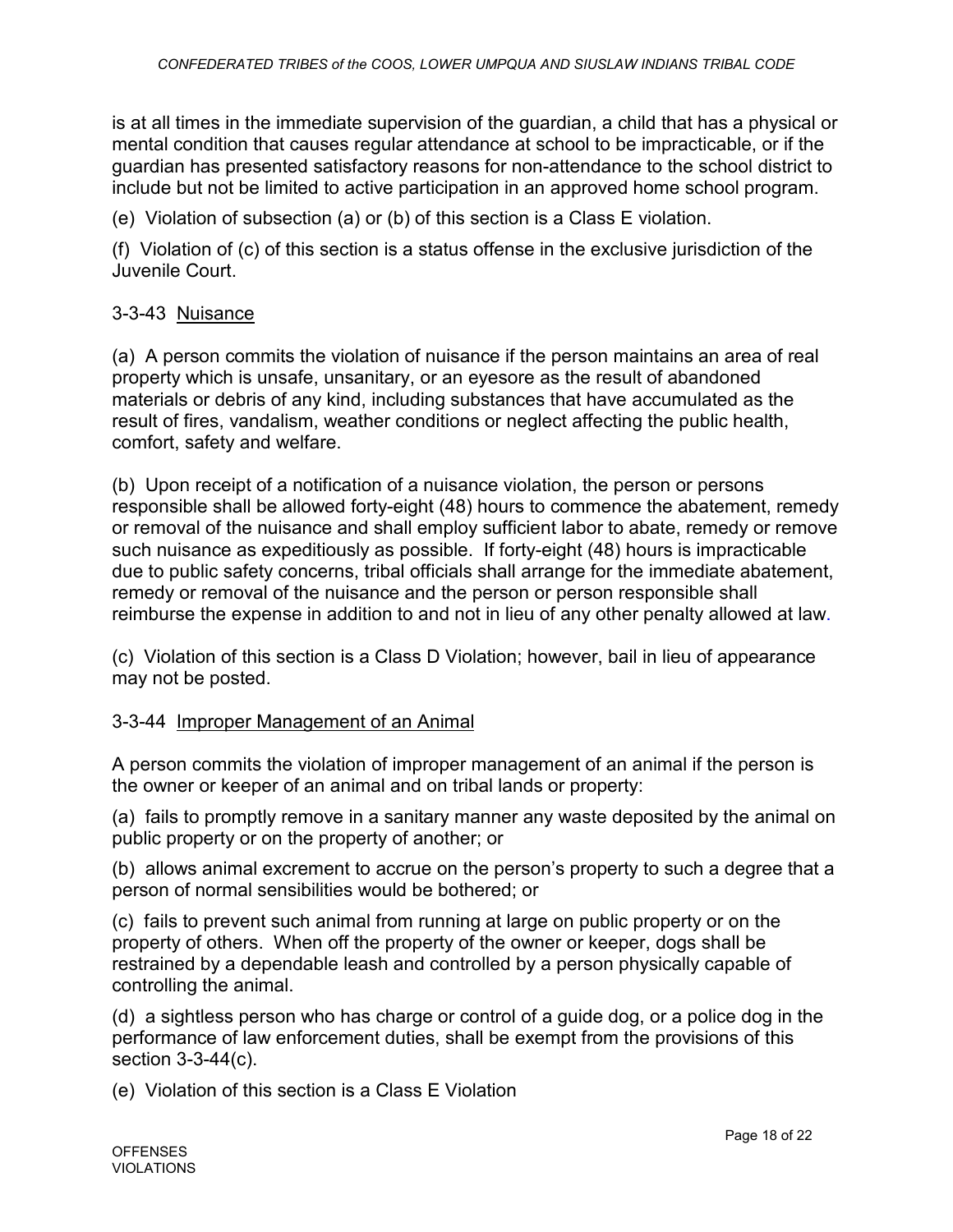# 3-3-45 Possession or Discharge of a Firearm or Dangerous Weapon

(a) A person commits the violation of discharging a firearm if the person, other than law enforcement officers acting within the scope of their employment, discharges a firearm on tribal lands.

(b) A person commits the violation of possession of a weapon if the person, other than police officers acting within the scope of their employment or weapons properly stored within the private areas of a home in tribal housing, possesses a weapon on tribal lands.

(c) Possession of a weapon or discharge of a firearm on tribal lands, shall not be a violation if it is done by a tribal member or guest as part of a tribe sponsored cultural activity, or legal hunting or target shooting in an area in which hunting or shooting is permitted.

(d) Violation of this section is a Class E Violation.

(e) Violation of this section, if committed during the commission of any other violation of this chapter is a Class B violation."

#### 3-3-46 Severability

The sections and subsections of this code are severable. The invalidity of any one (1) section or subsection shall not affect the validity of the remaining sections or subsections.

#### 3-3-47 Sovereign Immunity

Nothing in the provisions of this code constitutes consent by the Confederated Tribes of the Coos, Lower Umpqua and Siuslaw Indians, tribal entities, agencies, tribal officials or employees, agents or departments to be sued in any court. This code does not represent a waiver of the Confederated Tribes of the Coos, Lower Umpqua and Siuslaw Indians sovereign immunity for any purpose. The right to protection under the Tribes' sovereign immunity is in no way waived by members of the Tribal Council, the Tribes' officials, tribal entities, agencies or employees or any attorney or agent of the Tribes.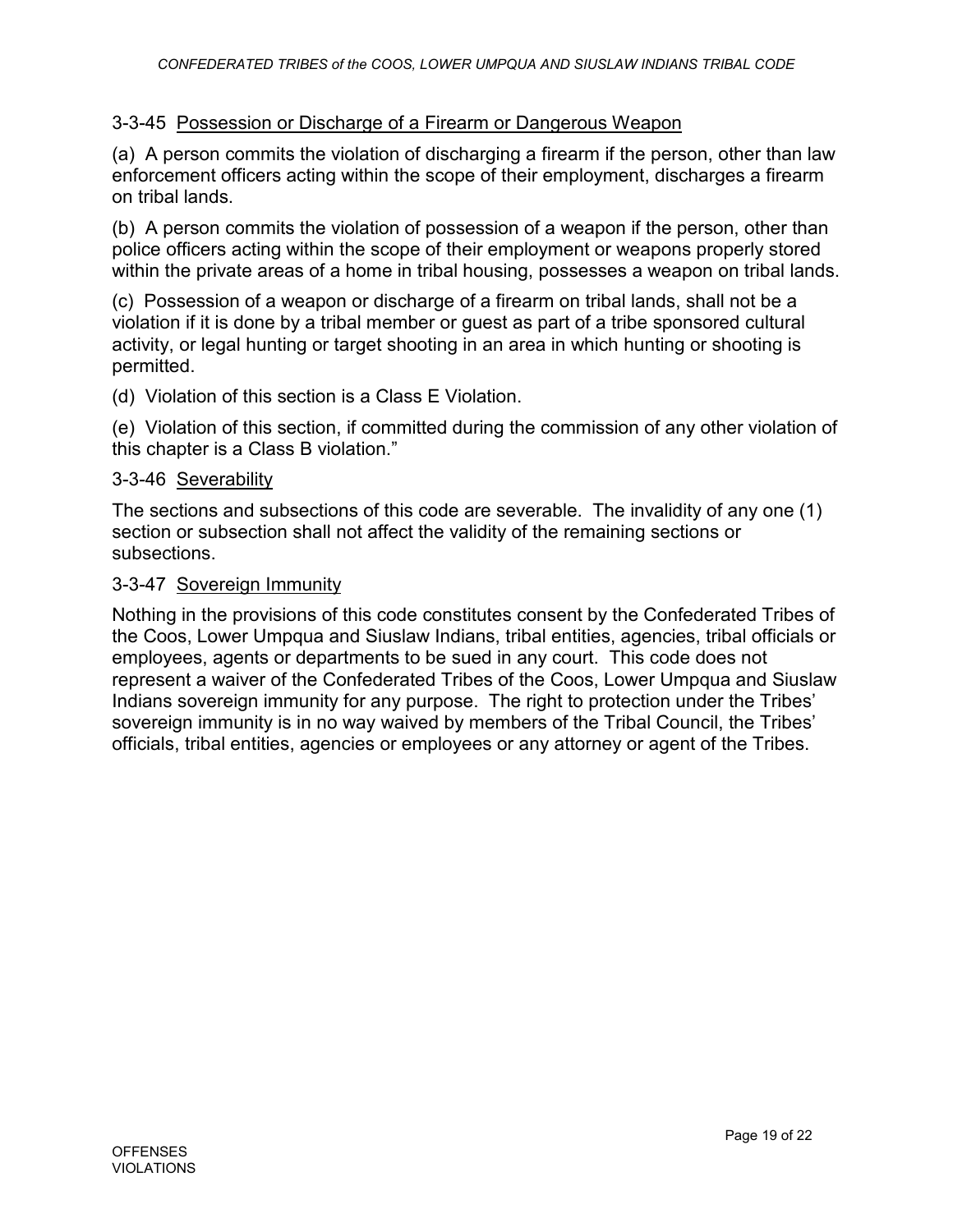# APPENDIX A

# LEGISLATIVE HISTORY AND EDITORIAL CHANGES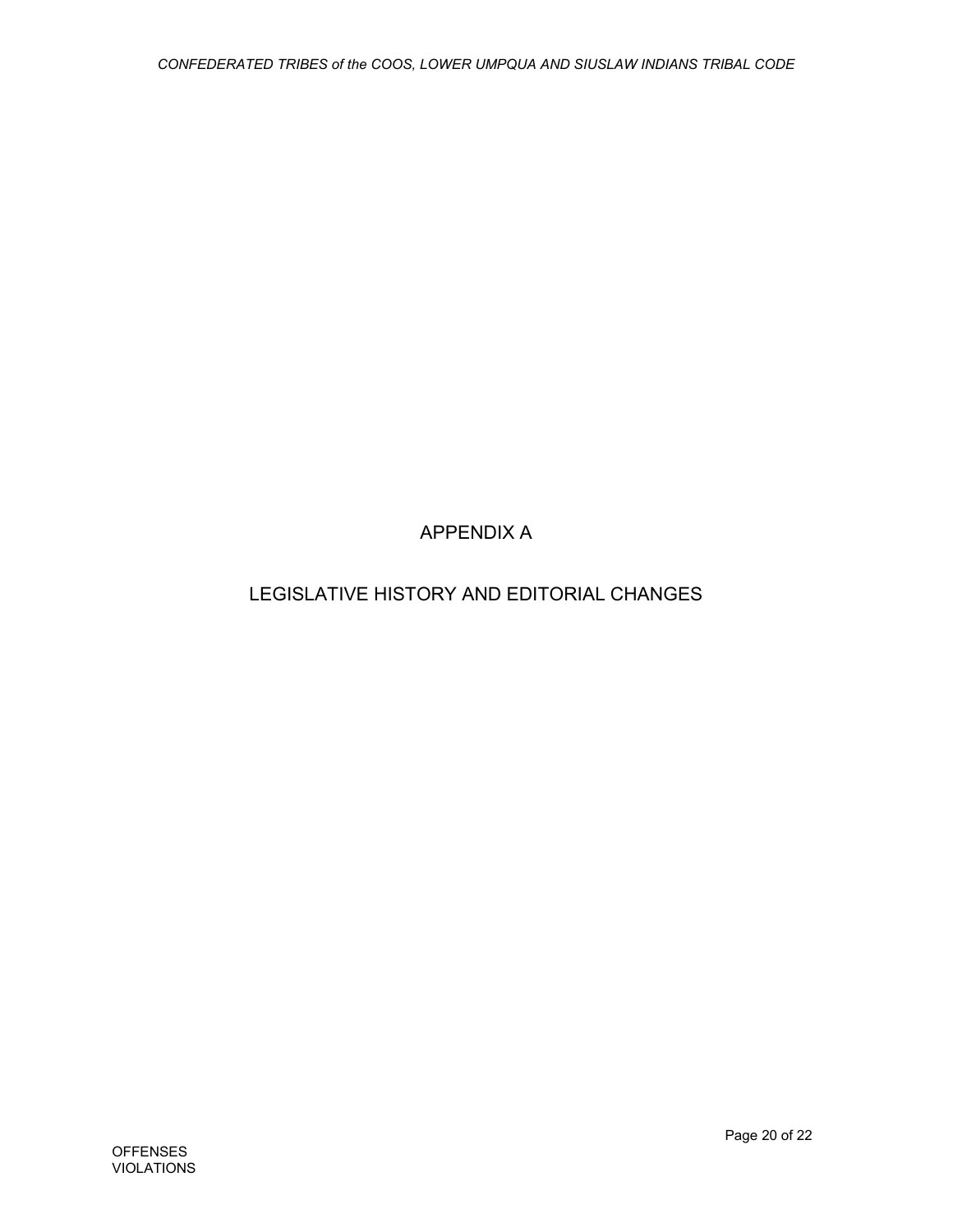# VIOLATIONS

# LEGISLATIVE HISTORY AND EDITORIAL CHANGES

The Tribal Council of the Confederated Tribes of Coos, Lower Umpqua and Siuslaw Indians approved proposed amendments to "Violations" Code, Resolution No. 22-007 for First Reading and 28 day posting and comment period, at a regular Tribal Council meeting on February 13, 2022. Vote was 7 (for), 0 (against) and 0 (abstaining).

The Tribal Court Clerk at the direction of the Chief Executive Officer and with the consent of the Tribes' General Counsel is authorized to administratively correct any reference to Tribal Administrator to Chief Executive Officer on October 11, 2020. These changes are technical in nature and do not effect a substantive change to the Code.

The Tribal Council of the Confederated Tribes of Coos, Lower Umpqua and Siuslaw Indians enacted the amended "Violations" Code, Resolution No. 05-112, Ordinance No. 052B, in a regular Tribal Council meeting on November 13, 2005. Vote was 6 (for), 0 (against) and 0 (abstaining).

The Tribal Council of the Confederated Tribes of Coos, Lower Umpqua and Siuslaw Indians approved the revisions of the "Violations" Code, Resolution No. 05-086, in a Regular Tribal Council meeting on September 11, 2005. This revision eliminated 3-3- 12(a) failure to appear, the court may direct a hearing to be held; and numbering change in 3-3-12. 3-3-14(c) added regarding surveillance tapes; (d) added sentence "The Court shall allow testimony by affidavit only upon finding that the failure of the witness to personally appear does not substantially impair the ability of the defendant to present a defense." 3-3-20, "or property" added after tribal building in 2 incidences. 3- 3-22 "Curfew" added. 3-3-42 "Truancy" added. 3-3-45(b) "weapons properly stored within the private areas of a home in tribal housing" added. Vote was 6 (for), 0 (against) and 0 (abstaining).

The Tribal Council of the Confederated Tribes of Coos, Lower Umpqua and Siuslaw Indians enacted the revised "Violations" Code with suggested changes, Resolution No. 05-026, in a regular Tribal Council meeting on May 15, 2005. The Ordinance Number was changed to No. 052A. Vote was 5 (for), 0 (against) and 0 (abstaining).